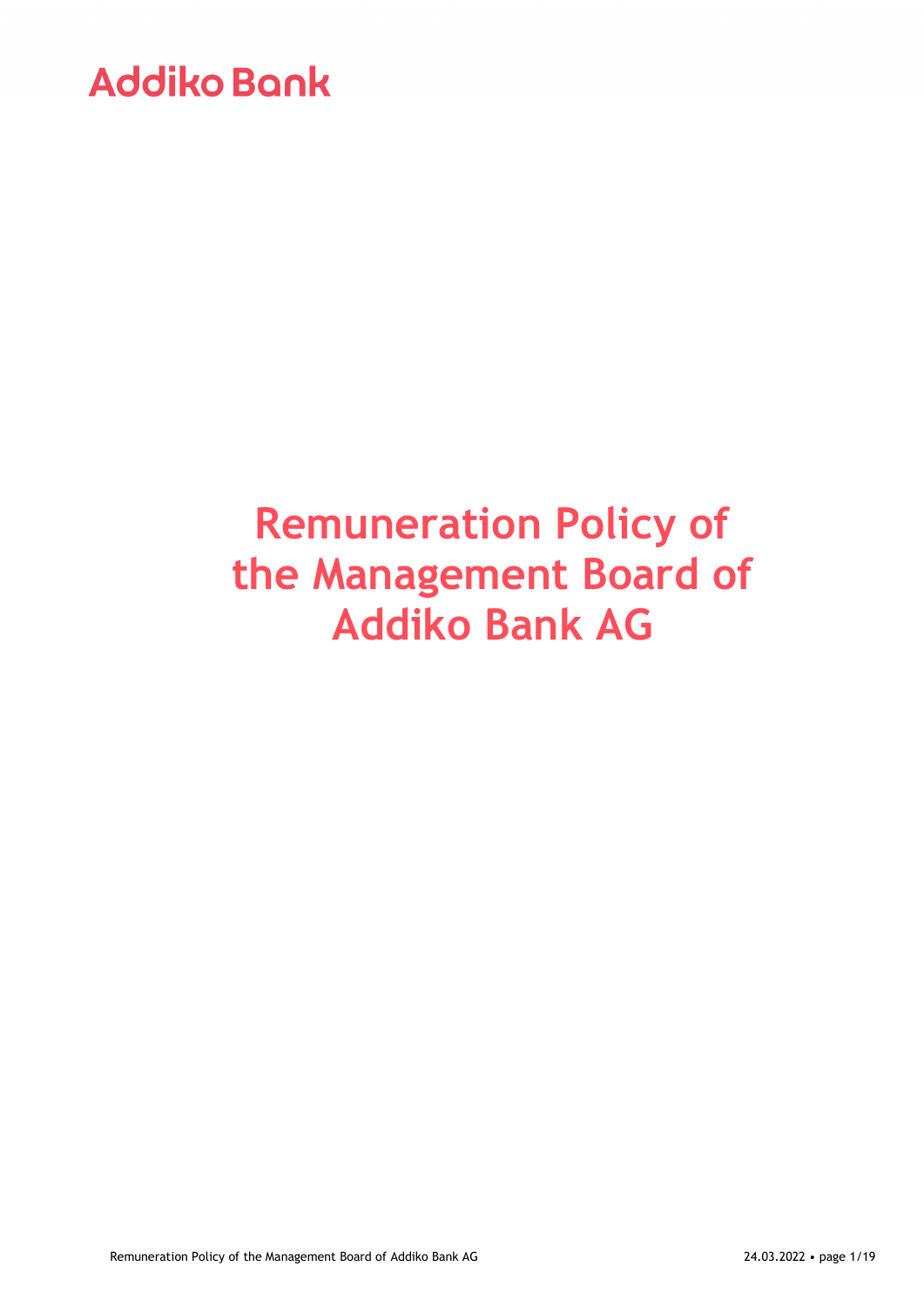## **1 Legal basis and establishment of Remuneration Policy**

This remuneration policy for the Management Board of Addiko Bank AG ("Remuneration Policy") regulates the principles of remuneration for the Management Board of Addiko Bank AG ("Company") in accordance with section 78a of the Austrian Stock Corporation Act ("AktG").

This Remuneration Policy was drawn up by the Nomination and Remuneration Committee of the Supervisory Board and adopted by resolution of the Supervisory Board on March 8, 2022. It will be submitted for resolution to the company's Annual General Meeting at the next Annual General Meeting.

This remuneration policy is largely based on, and is consistent with, Addiko Group's internal Group Remuneration Policy (remuneration policy according to section 39b BWG).

## **2 Objective**

This remuneration policy shall promote the business strategy and long-term development of the Company by setting out principles for the remuneration of Management Board Members, taking into account:

- their tasks and workload,
- their expertise and experience.
- their responsibilities and the risks involved,
- the size, location, and sustainable and long-term development of the Company and its subsidiaries,
- the relevant legal and regulatory requirements and the Austrian Corporate Governance Code.

This remuneration policy must also provide sufficient flexibility to respond to short-term market developments and ensure balanced composition of the Management Board.

Its purpose is to enable the Company to attract and retain experienced and competent Management Board Members and ensure that the Company's objectives are achieved in line with its strategy, long-term objectives, and risk profile.

### **2.1 Principles of Remuneration**

#### **2.1.1 Addiko Group's Financial Performance**

It is imperative that the compensation system takes Addiko Group's performance into account and not only the performance of the Company or an individual.

#### **2.1.2 Sound Capital Base**

The Company must consider the risk associated with its compensation system in terms of its potential impact on its capital base and Addiko Group's capital base.

Therefore, the Company must consider the impact of the level of compensation – both upfront and deferred – in its capital planning and in the overall capital valuation process, taking the current capital position into account. The guidance on this process shall be provided by the respective Group units.

The total variable remuneration granted by the Company must not restrict the ability of the Company and Addiko Group to maintain or restore a sound capital base in the long term. When assessing if the capital base is sound, the institution should consider its overall own funds and, in particular, the Common Equity Tier 1 capital, the capital requirement, including the combined capital buffer requirement, the leverage ratio buffer requirement, and the minimum requirement for own funds and eligible liabilities, as well as any capital add-ons and restrictions on distributions.

If the Company or Addiko Group does not achieve its capital objectives, priority shall be given to building up the necessary capital or solvency buffer and a conservative remuneration policy shall be pursued, in particular with regard to variable remuneration.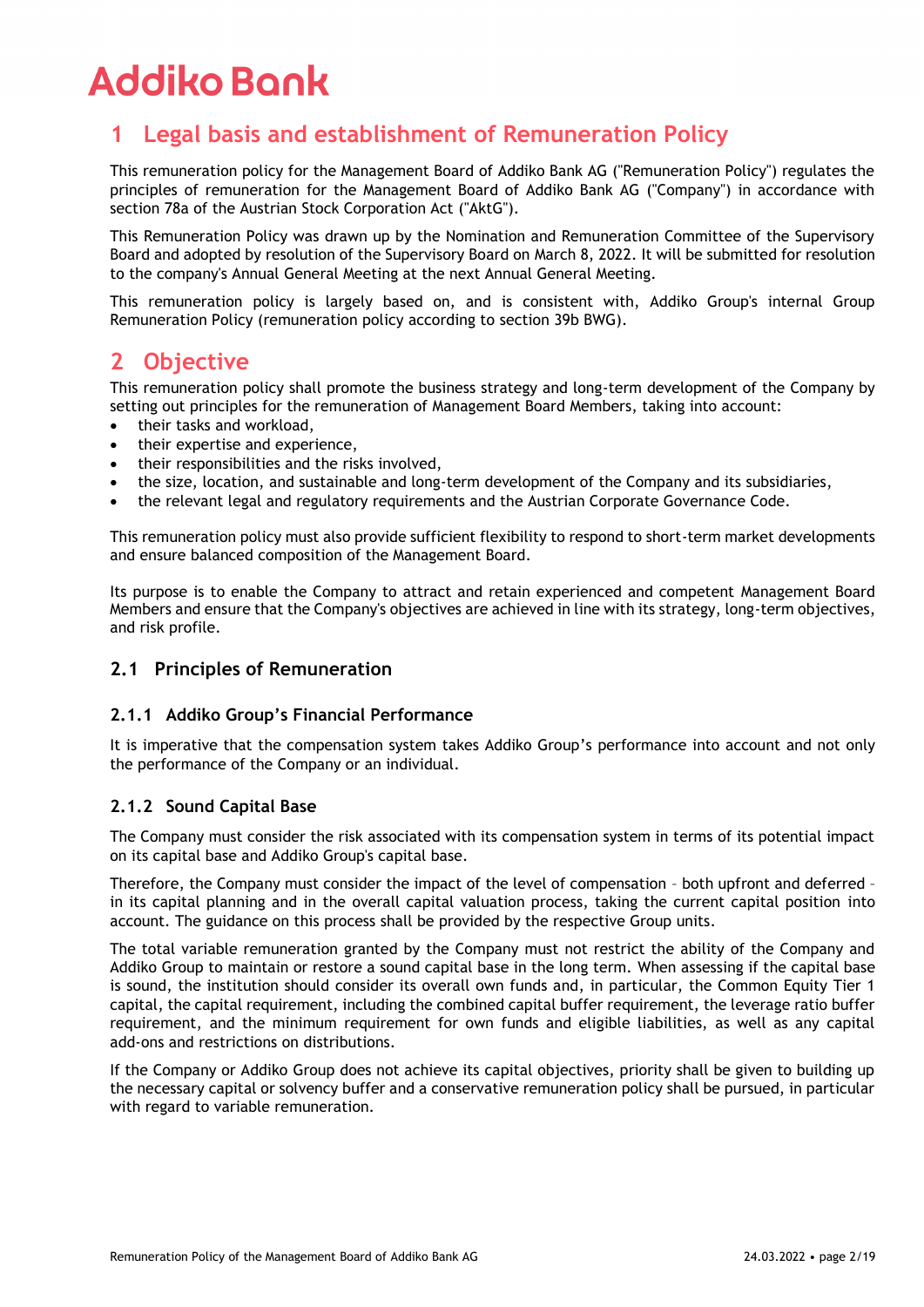### **2.1.3 Support for the Long-Term Strategy**

The compensation system must be aligned with the long-term business strategy of the Company and Addiko Group in such a way that it includes the general business strategy and quantified risk tolerance levels with a multi-year horizon.

#### **2.1.4 Exceptional Remuneration Arrangements**

Exceptional compensation agreements are those compensation elements which are not normally provided to Management Board Members, and which are considered to be exceptions (e.g., welcome bonus, sign-on bonus, guaranteed bonus, retention bonus, severance package).

Such exceptional remuneration arrangements shall comply with Chapter 9 of the EBA Guidelines (EBA/GL/2021/04) (or any consecutive guidelines) (and any other guidelines or recommendations issued by the supervisory authorities) and shall be approved by the Supervisory Board of Addiko Bank AG for Management Board Members on a case-by-case basis.

Exceptional compensation arrangements are limited to certain situations related to recruitment phases, special projects, a high risk of retirement, or restructuring. They must comply with all the relevant principles of this remuneration policy and be documented in writing.

#### **2.1.5 Avoidance of Conflicts of Interest**

The Company operates in accordance with the Code of Business Conduct  $\theta$  Ethics, which every employee including Management Board Members - must comply with. The remuneration system is fully compliant with the Code of Business Conduct and the fit & proper Guidelines, which include measures to avoid conflicts of interest.

#### **2.1.6 Equal Pay**

When determining a remuneration system, companies must meet all legislative requirements including provisions on equal pay.

Equal pay is the principle and practice of paying men and women, as well as all other diverse genders, in the same organisation at the same rate for like work, or work that is considered to be of equal value. This principle of equal pay applies, meaning equal work of equal value, not only with regard to gender, but to all types of diversity covered by the Group's Diversity Policy.

#### **2.1.7 Shareholder Participation**

In accordance with § 78b (1) AktG, the Company's Supervisory Board must submit this remuneration policy to the Company's Annual General Meeting for resolution.

#### **2.1.8 Market Data**

In determining remuneration, benchmarking is carried out against the Company's own industry and against similar sized companies on the local market (market trends, selected competitors, peer groups, international practices).

## **3 Remuneration Structure**

#### **3.1 Basic Information about the Remuneration Structure**

This remuneration policy distinguishes between three main remuneration components:

- Fixed remuneration, which includes any non-performance-related payment;
- Variable remuneration, including an annual bonus and incentive schemes (which could also be paid more than once a year); and
- Other benefits (all other types of reward and recognition instruments that are neither fixed nor variable).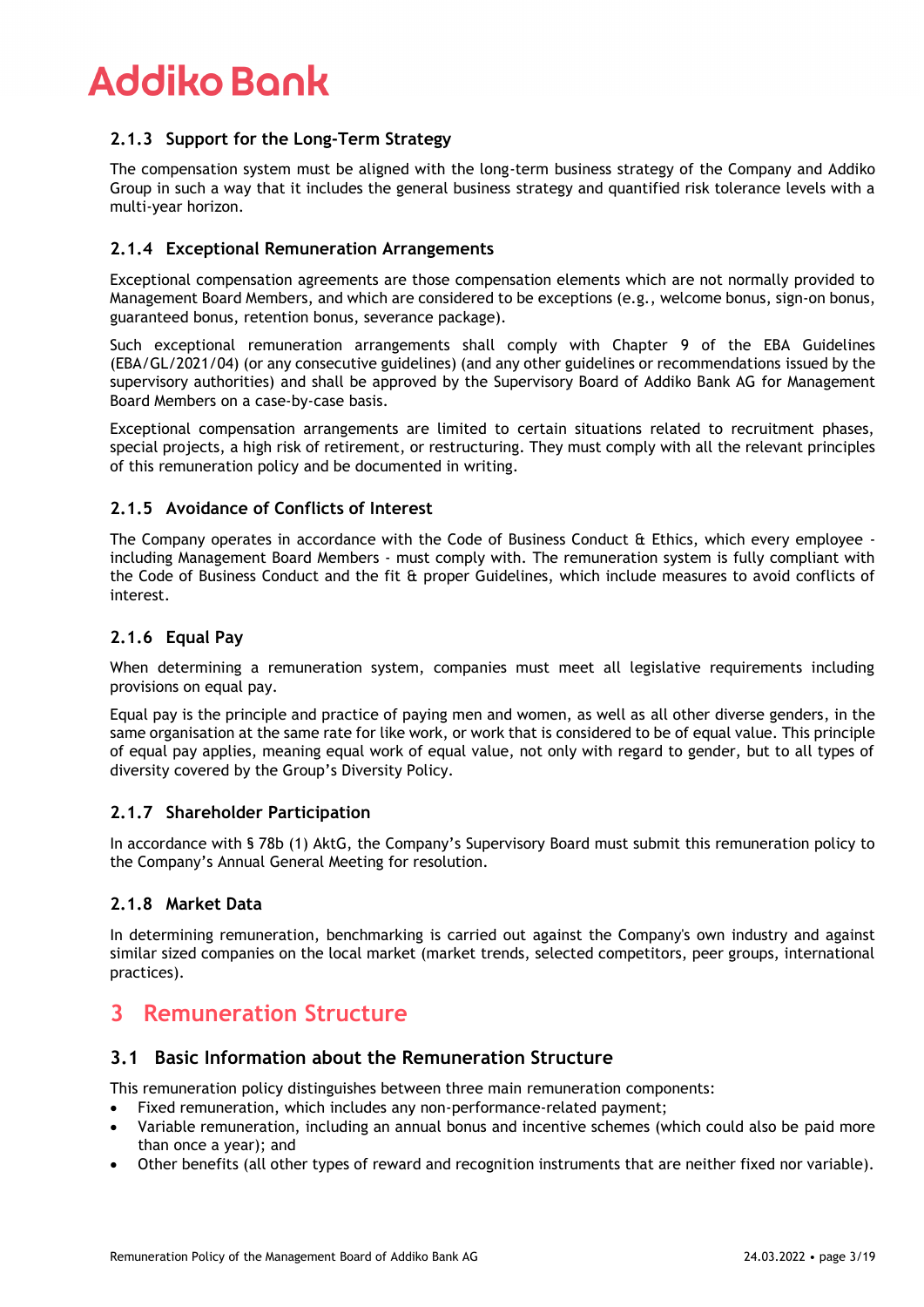The remuneration of Management Board Members shall be determined as a combination of (i) fixed, (ii) performance-related variable remuneration, and (iii) non-monetary remuneration, considering the mutual value for employees of the Company and the Group in line with the interests of the shareholders.

The Supervisory Board or its responsible committees specifically determine, approve, and monitor the remuneration of Management Board Members.

The remuneration of Management Board Members must be clearly defined in the employment contract, subject to the following framework:

- Fixed remuneration based on the level of responsibility of the respective Management Board Member, whereby fixed remuneration should represent a relevant part of total remuneration;
- Variable annual remuneration, which is linked to the attainment of predetermined individual target agreements and prudent risk management and should, in any case, be lower than the fixed remuneration for the respective financial year;
- In the event of premature termination by the Company without good cause or for good cause not attributable to the Management Board Member, as well as in the event of justified premature termination by the Management Board Member for good cause attributable to the Company, the following claims may arise:
	- Compensation for loss of income for the period remaining until the end of the fixed term may be increased up to a maximum of 75% of a gross annual base salary or until the end of the fixed term, whichever is lower. For Management Board Members, this must be approved by the Company's Supervisory Board;
	- A pro-rata annual bonus payment for the year in which the employment contract is terminated may be included in the remuneration on the assumption that no more than 100% is achieved;
	- Management Board Members may be entitled to insurance coverage, including D&O insurance, in accordance with the existing group insurance contracts for Management Board Members.

The Management Board Members do not receive separate remuneration for their function as Members of the Supervisory Board of a direct or indirect subsidiary of the Company.

## **4 Fixed Remuneration**

#### **4.1 Definition of Fixed Remuneration**

Fixed remuneration is the remuneration paid to the individual Management Board Members for their work performance over a contractually agreed period of time and for the extent of their responsibility, and reflects the experience and competence required.

- The following components are regarded as fixed remuneration:
- Base salary;
- Benefits, allowances and supplements which are part of a general, non-discretionary, company-wide policy and have no incentive effect in terms of risk taking;
- Compensation components that are, by nature, not fixed, but which do not depend on the performance of a Management Board Member and are considered to be exceptions.

### **4.2 Base Salary**

#### **4.2.1 Positioning of the Base Salary**

The base salary must be high enough not to encourage an inappropriate willingness to take risks.

A positioning of the base salary above the market value is only justified for board positions that are rare in the market and of crucial importance for the Company.

#### **4.2.2 Increase in Base Salary**

The most important factors influencing the decision to increase a base salary are the Company's economic situation (sustainability), the development of market interest rates, and the inflation rate.

The increase in base salary must be based on a combination of market rates and the skills and seniority of the individual.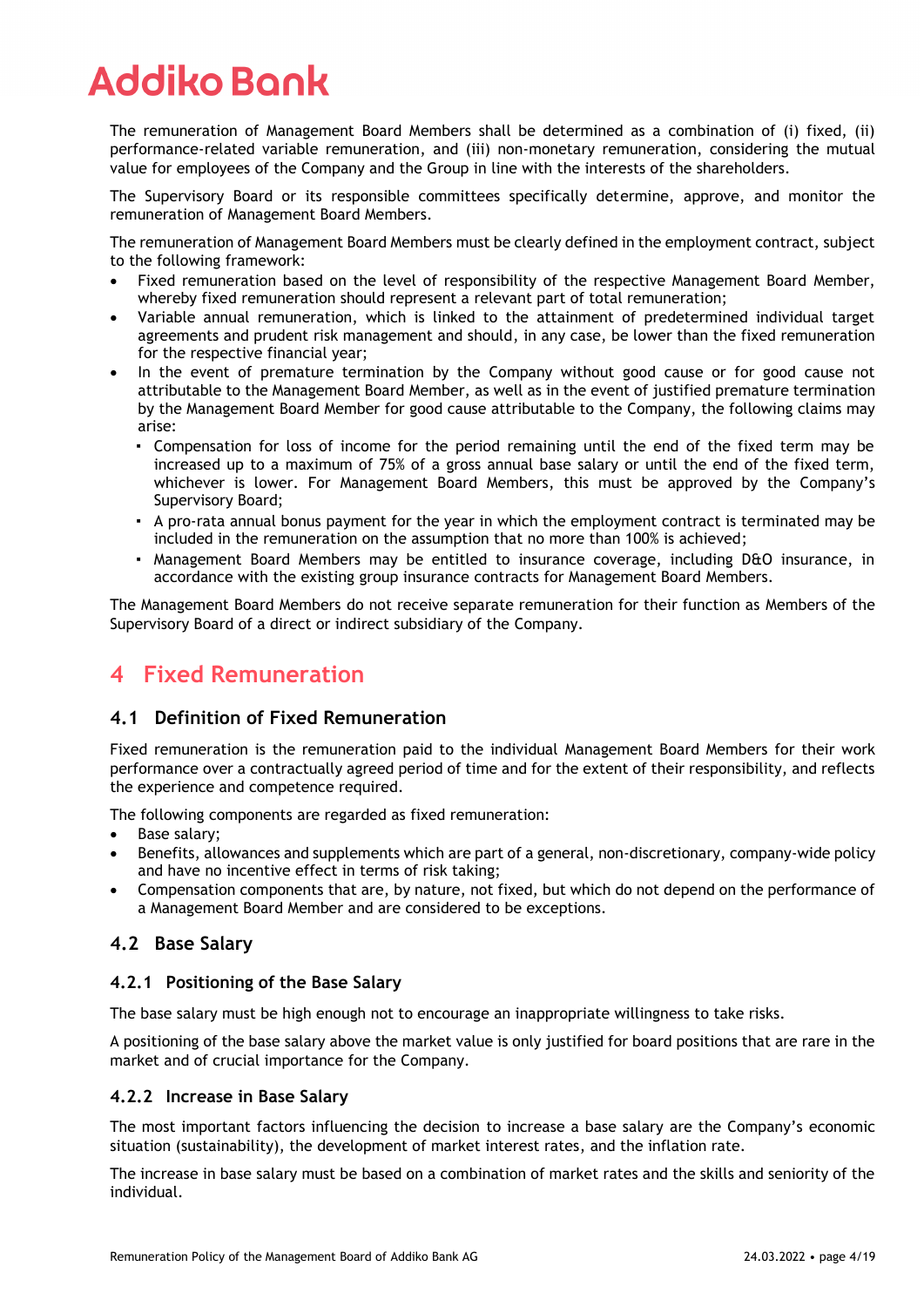### **4.3 Benefits, Allowances, and Supplements to Base Salary Required by Law**

Any benefits, allowances, and supplements to base salary required by law are regarded as fixed remuneration. They are based on applicable legal provisions and must be granted to the Management Board Member in compliance with these provisions.

Any benefits, allowances, and/or surcharges imposed / required by law that exceed national requirements must be reviewed and approved by the Company's Human Resources Department before being submitted to the Supervisory Board for approval.

## **4.4 Enhancement of the Working Environment (Job Enrichment), Expansion of the**

### **Working Environment, or Increased Responsibilities**

Any allowance and / or supplement to the base salary that is related to job enrichment, expansion of the field of work, or increased responsibility / skills within the existing position is considered to be fixed salary.

Such allowances and supplements shall depend on the duration of the relevant upgrading, extension, or increased responsibility and shall not exceed 20% of the gross base salary in the relevant period.

### **4.5 Regular Review**

Fixed remuneration components must be reviewed regularly, at least once a year. The relevance of fixed remuneration is to reduce the risk of excessive risk-taking behaviour, prevent initiatives focusing on shortterm results, and allow flexibility in the remuneration mix (fixed vs. variable remuneration).

## **5 Variable Remuneration – Basic Principles**

#### **5.1 Definition**

Variable remuneration is used to reward achievements by linking remuneration directly to performance (Group, Company, and individual performance). It also serves to motivate the Management Board Members to pursue the goals and interests of the Company and to allow them to share in the Company's success.

### **5.2 Flexibility / Adaptation**

Any variable remuneration system must be flexible enough to allow variable remuneration to be reduced even to zero - if results are negative or if the competent supervisory authority so requires.

Ex-post risk adjustments to variable remuneration are made in response to the actual risk results of the Management Board Member's actions or changed circumstances. Such an ex-post risk adjustment is an explicit risk adjustment mechanism by which the remuneration of the Management Board Member is adjusted by means of a malus agreement or clawback clause, as described below under Point 6.6.

### **5.3 Maximum Ratio of Variable to Fixed Remuneration Components**

The separation between the fixed and variable remuneration components must be clearly understandable. The variable remuneration component, including any type of extraordinary benefits, may not exceed 100% of the fixed component of the total remuneration for each individual Management Board Member.

The remuneration of the Management Board Member responsible for risk management (CRO) should be predominantly fixed and the individual maximum amount of total variable remuneration should never exceed 50% of the Management Board Member's annual fixed compensation.

Addiko Bank AG may set a lower maximum percentage but can propose that the shareholders approve a higher maximum level of the ratio between the fixed and variable components of remuneration, provided that the overall level of the variable component does not exceed 200% of the fixed component of the total remuneration for each Management Board Member. Such exceptions can be justified if they do not harm the maintenance of a sound capital base for the Company, especially in terms of compulsory own funds requirements. These exceptions should be endorsed by Group HR and Group Compliance, recommended by the Group Nomination and Remuneration Committee and Group Supervisory Board, and approved by the General Meeting.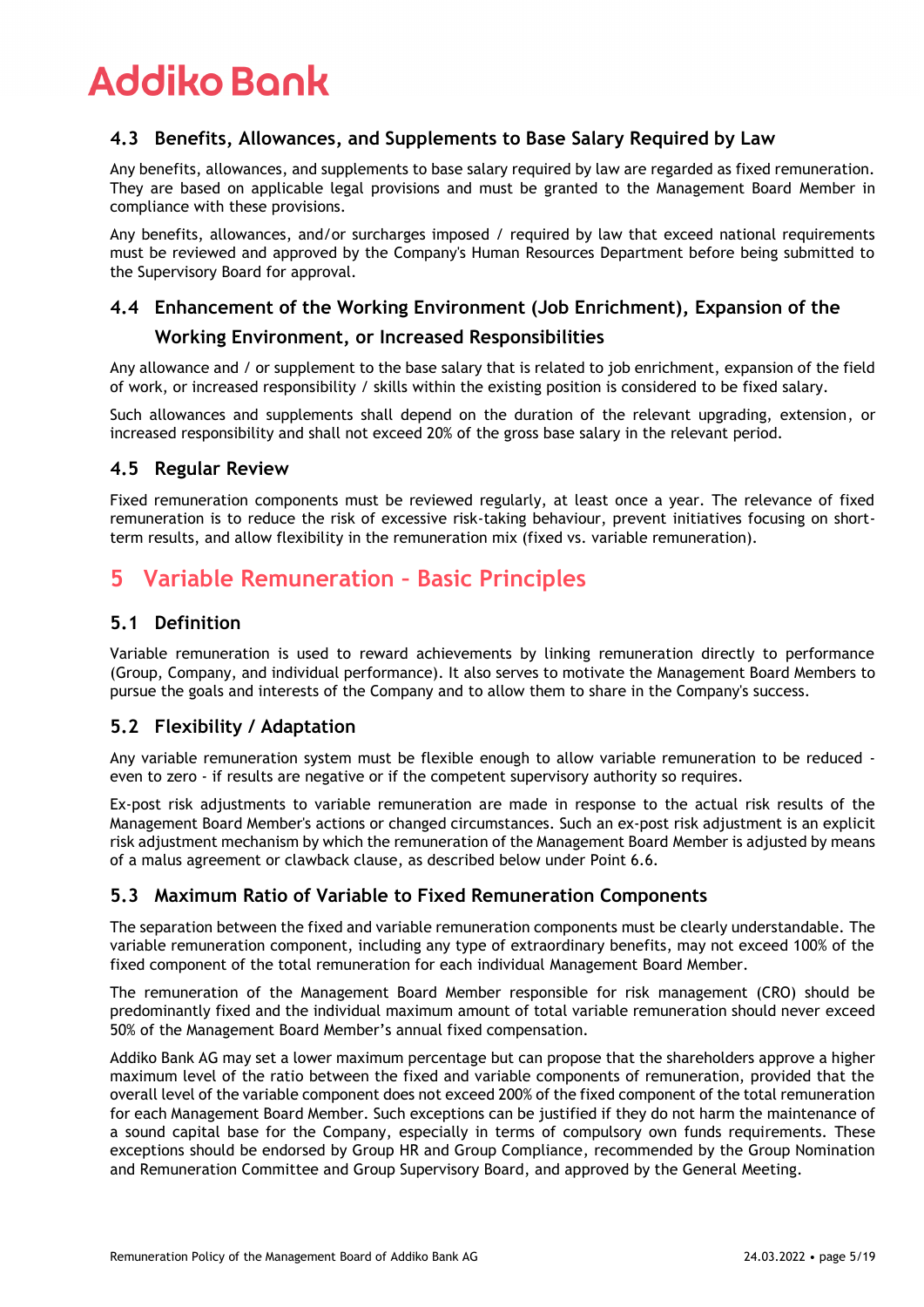### **5.4 Restrictions on the Payment of Variable Remuneration Components and Risk**

#### **Adjustment**

When allocating variable remuneration components within the Company, all types of current and future risks must be taken into account. The performance measurement applied to calculate the variable remuneration components or pools of variable remuneration components shall include an adjustment for all types of current and future risks and take the cost of capital and the liquidity required into account. Variable remuneration components (including performance-related bonuses) may only be paid if the Company's financial situation is sustainable, and the payment is justified. Entitlement to variable performance-related remuneration (both new and deferred elements) can only arise if the capital requirements described below are met.

Payments of variable remuneration components are only permitted if the applicable capital requirements are met. Exceptions can only be made if the payment of variable remuneration is consistent with and promotes sound and effective risk management, does not encourage the taking of risks in excess of those tolerated by the Company, and does not restrict the Company's ability to maintain or restore a sound capital base.

### **5.5 Cashless Incentive and Recognition Plans**

Recognition rewards are utilised by employers to recognise teams or individual employees who demonstrate Addiko Values, contribute with dedication and extra effort, and are not rewarded with other variable payments (as defined in Articles 6, 7 and 8). They can be informal and discretionary and are retrospective, as they recognise past performance and behaviours.

Maximum amount or value of prizes / awards

- In the case of non-cash incentives, the value of prizes / awards must be symbolic.
- The maximum amount or value is defined as 30% of the average monthly gross base pay of non-managerial employees or 5,000 EUR, whichever is lower.

Tax implications need to be considered, as awards over a certain level are subject to income tax.

Criteria and features of any incentive plan need to be approved by the Nomination and Remuneration Committee and the Supervisory Board of Addiko Bank AG.

#### **5.6 Variable Remuneration Not Based on Performance Criteria**

#### **Retention Bonuses**

Retention awards or retention bonuses may be granted on the condition that the Management Board Member stays in the institution for a predefined period of time. They can be granted in limited circumstances, such as a restructuring or an organisational change and where a strong case can be made for retaining key employees.

When assessing and considering whether the award of a retention bonus to a Management Board Member is appropriate, institutions and competent authorities should take the following into account:

- a. the concerns that lead to the risk that the applicable Management Board Member may choose to leave the institution;
- b. the reasons why the retention of the Management Board Member is crucial for the institution;
- c. the consequences if the Management Board Member concerned leaves the institution; and
- d. whether the value of the retention bonus awarded is necessary and proportionate to retain the targeted Management Board Member.

When a retention bonus is granted, Addiko must document the event or justification that made it necessary to award a retention bonus, as well as the time period (start date + end date) for which the reasons assumed apply. The retention and performance conditions have to be defined for each retention bonus. Within this definition, Addiko shall specify a retention period and a date / event after which it determines whether the retention and performance conditions have been met.

In general, multiple retention bonuses should not be awarded. Multiple retention bonuses are only allowed in exceptional cases and where duly justified. Retention bonuses should not be awarded to merely compensate for performance‐related remuneration not paid due to insufficient performance or the Company's financial situation. Moreover, the retention bonus should only be awarded if no reasons exist that lead to a situation where the retention bonus should not be awarded, e.g., material compliance breaches, misconduct, or other failures of the Management Board Member concerned.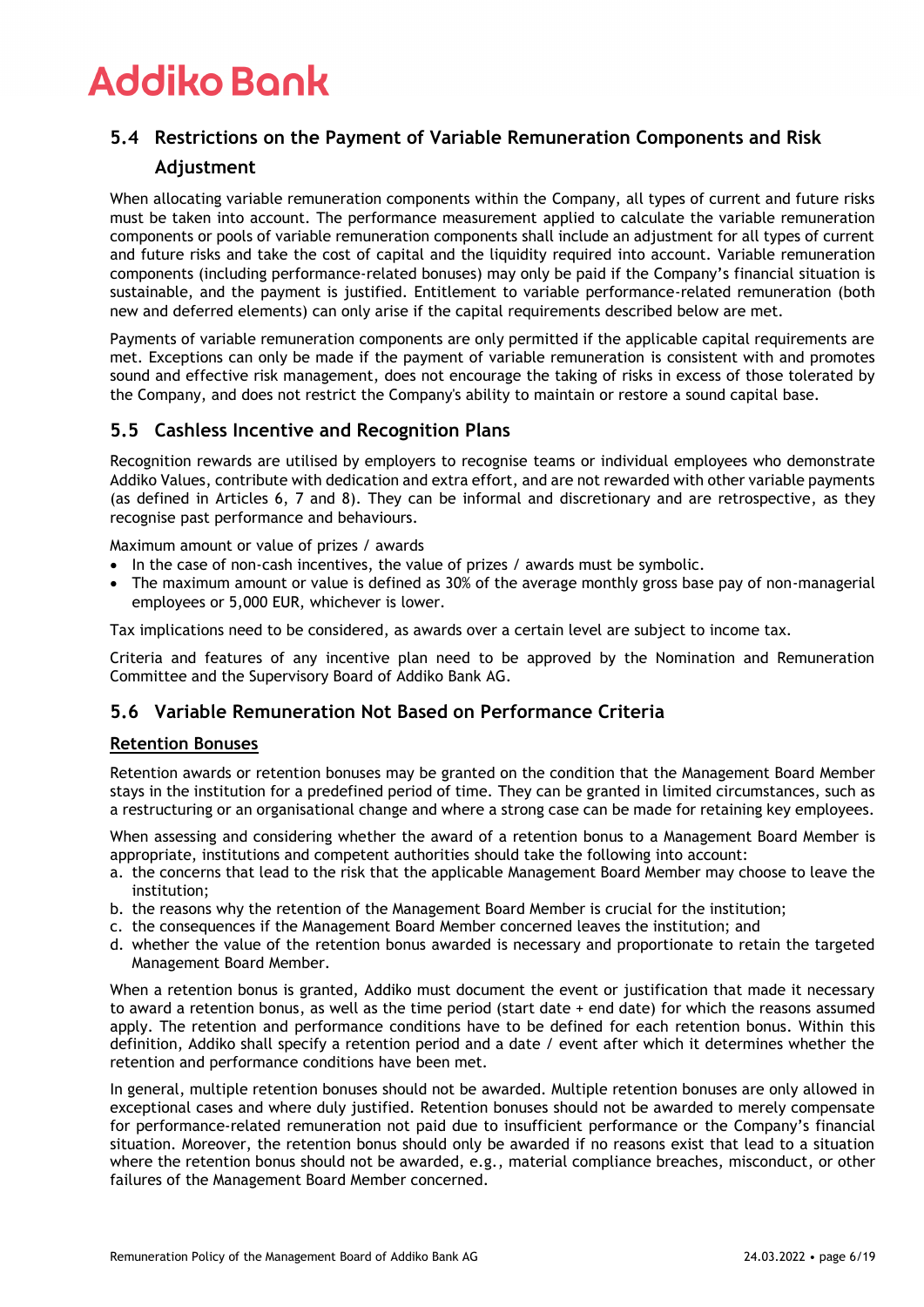Retention bonuses are variable remuneration and must therefore comply with the requirements on variable remuneration, including the bonus cap, ex-post risk alignment, payment in instruments, deferral, retention, malus, and clawback. Ex-ante risk adjustments are not necessary because retention bonuses are not exclusively based on performance criteria, but on other conditions.

A retention bonus must be considered within the calculation of the ratio between the variable and fixed remuneration as variable remuneration, with retention bonus amounts split into annual amounts for each year of the retention period calculated on a linear pro rata basis.

#### **Guaranteed Variable Remuneration**

Guaranteed variable remuneration can take several forms, such as a 'guaranteed bonus', 'welcome bonus', 'sign-on bonus', 'minimum bonus', etc., and can be awarded either in cash or in instruments.

Guaranteed variable remuneration may only be granted in exceptional circumstances in the first year of employment and if the capital base is sound in accordance with Point 2.1.2. Guaranteed variable remuneration may be paid out in non‐deferred cash and the requirements on malus and clawback arrangements are not mandatory for this type of variable remuneration.

### **5.7 Effective Risk Management, Risk Identification, and Quantification**

The remuneration system must be compatible with and promote effective risk management. It must not encourage risk-taking beyond the prescribed / tolerated risk level.

Each variable compensation programme shall be consistent with the Company's internal capital adequacy process (ICAAP) and with the Company's individual liquidity assessment.

Whenever an assessment is used for risk and performance measurement or risk adjustment, the following requirements must be observed:

- A clearly worded document setting out the parameters and key considerations upon which the assessment is based;
- Clear and complete documentation of the final decision on risk and performance measurement or risk adjustment;
- The involvement of experts from relevant control functions; and
- The necessary approvals, in particular from the Company's Supervisory Board, have been obtained.

When determining variable remuneration pools or individual remuneration, the Company should consider the full range of current and potential (unexpected) risks associated with the activities performed.

The performance indicators used in the determination of the remuneration pool may not capture the risks taken or may not capture them adequately and ex-ante adjustments should therefore be made to ensure that variable remuneration is fully aligned with the risks taken.

In order to ensure a sound and effective remuneration system, the Company should use quantitative and qualitative measures / criteria for its risk adjustment process. The assessment of risk and performance should consider both current and future risks taken by a Management Board Member, his or her department, the Company, and Addiko Group as a whole.

## **6 Variable Remuneration – Bonus Payments**

#### **6.1 Entitlement to Bonus Payments**

#### **6.1.1 Basic Information**

Bonus payments are performance-related and are not guaranteed, with the exception of possible guaranteed variable remuneration in the first year of employment.

Bonus payments should reflect business results and consider individual performance, Addiko Group's consolidated business results, and capital position.

Bonus payments can only be made after presentation of the audited consolidated IFRS financial statements, which have been approved by the Company's Supervisory Board.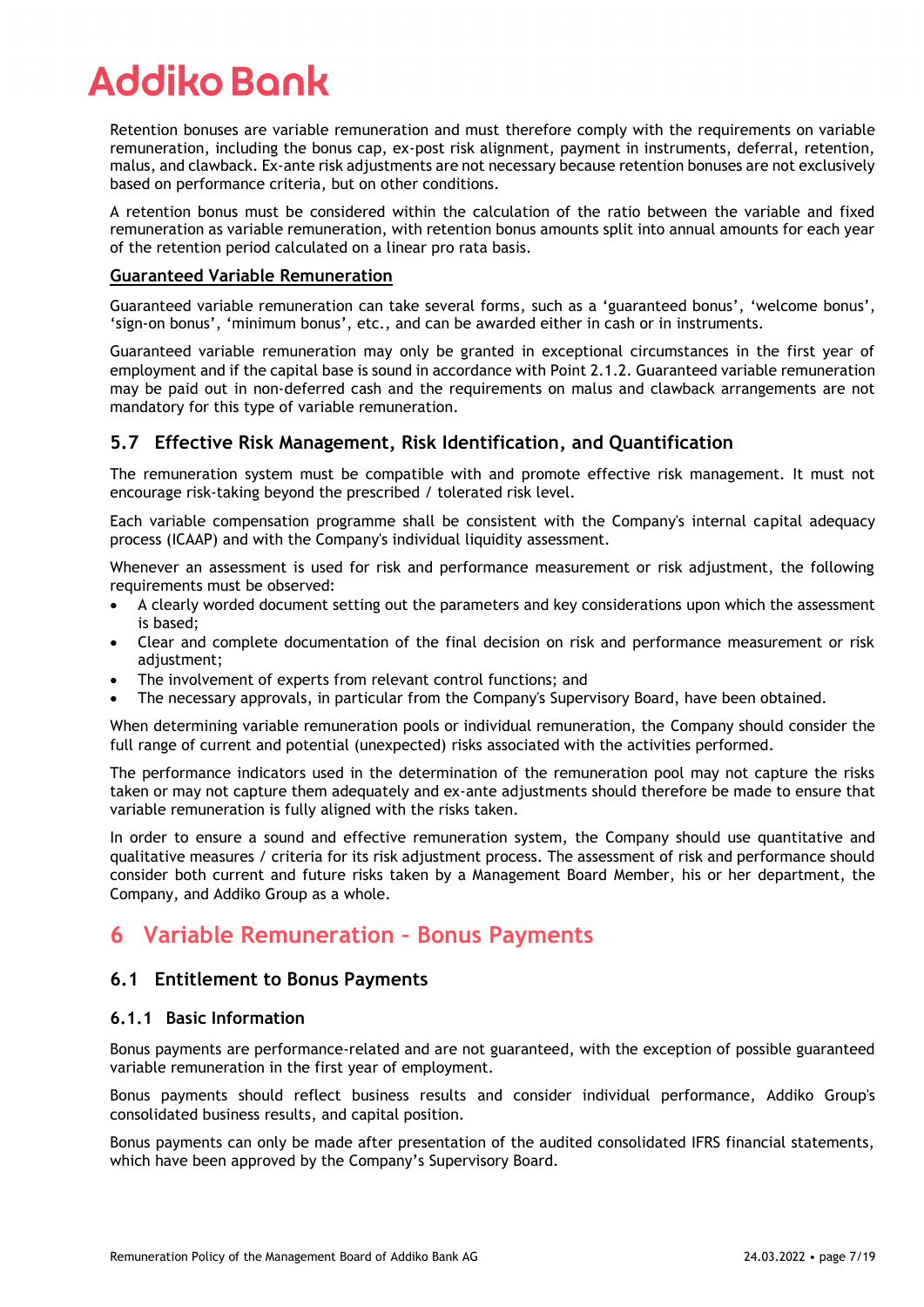### **6.1.2 Personal Entitlement**

A Management Board Member is entitled to a bonus payment if he or she was employed by the Company for at least five months during the financial year for which the bonus is paid.

If the departing Management Board Member is considered a "good leaver", he or she retains the right to receive bonus or deferred bonus payments and is also entitled to a pro rata bonus payment for the year in which the employment relationship ends. In this remuneration policy, good leaver status includes the following circumstances:

- Termination of employment due to physical illness, injury, or permanent disability, in accordance with the applicable laws;
- Retirement, even in the event of a special agreement with the Company;
- Death of the Management Board Member (the bonus or deferred bonus amounts are paid to the heirs in accordance with the applicable law of succession); and
- The Management Board Member's employment contract was terminated by the Company without justification on an extraordinary basis.

If, in accordance with the circumstances listed above, the Management Board Member cannot be considered a "good leaver", he or she loses the right to a bonus payment for the year in which the reasons for the termination of the employment relationship arose.

### **6.2 Balanced Scorecards for Board Members**

The objectives for Board Members are defined in individual balanced scorecards, which form the basis for the evaluation of individual results in the annual performance cycle.

The objectives, a list of at least 4 (four) (no more than 8 (eight) are proposed) performance targets, should be defined as a combination of Group, Board responsibility, and individual objectives. For Board Members with combined responsibilities, it shall be determined which board divisional target is measured with which weighting.

Board performance targets are set as a balanced combination of quantitative / financial ("hard") targets and discretionary / non-financial ("soft") targets, with a total weighting of 100%.

Quantitative targets are based on budget and include targets from the following categories:

- Business transformation (number of customers with active performing loans in the focus area, focus revenue growth, …)
- Risk (Non-performing exposures / NPE ratio, Non-performing loans / NPL stock, Net NPL migration ratio, …)
- Efficiency (Cost Income Ratio / CIR, Operating expenses / OPEX, Operating result / NBI OPEX, Return on equity / ROE, …)
- Financial performance (Net profit, Profit after Tax, …)

The performance and risk targets defined for the CRO position should predominantly be based on the objectives related to the Risk area and separated from the business units the CRO controls, including performance which results from business decisions where Risk is involved as a control function.

The specific targets set for each business year, as well as the weighting of each target, are determined by the Supervisory Board at the beginning of the performance monitoring cycle.

For each quantitative / financial target, the precise indicators (KPIs) for low (Floor), targeted (Target), and high (Cap) performance achievement are defined. The calculation of KPIs for quantitative targets is prepared by the CFO / financial controlling, risk management, and other relevant functions. Final confirmation of these KPIs is given by the Supervisory Board.

Discretionary / non-financial targets are defined on the basis of business performance and the specific requirements placed on the Management Board and include, for example, team leadership skills, successful completion of business segment reporting, support for the Group-wide digital transformation, and strengthening the risk culture.

The individual Balanced Scorecard should be balanced and ensure that objectives are aligned with the business strategy, within the risk appetite and risk management framework of the company.

Individual targets, weightings, and achievement are reported annually in the Bank's Remuneration Report.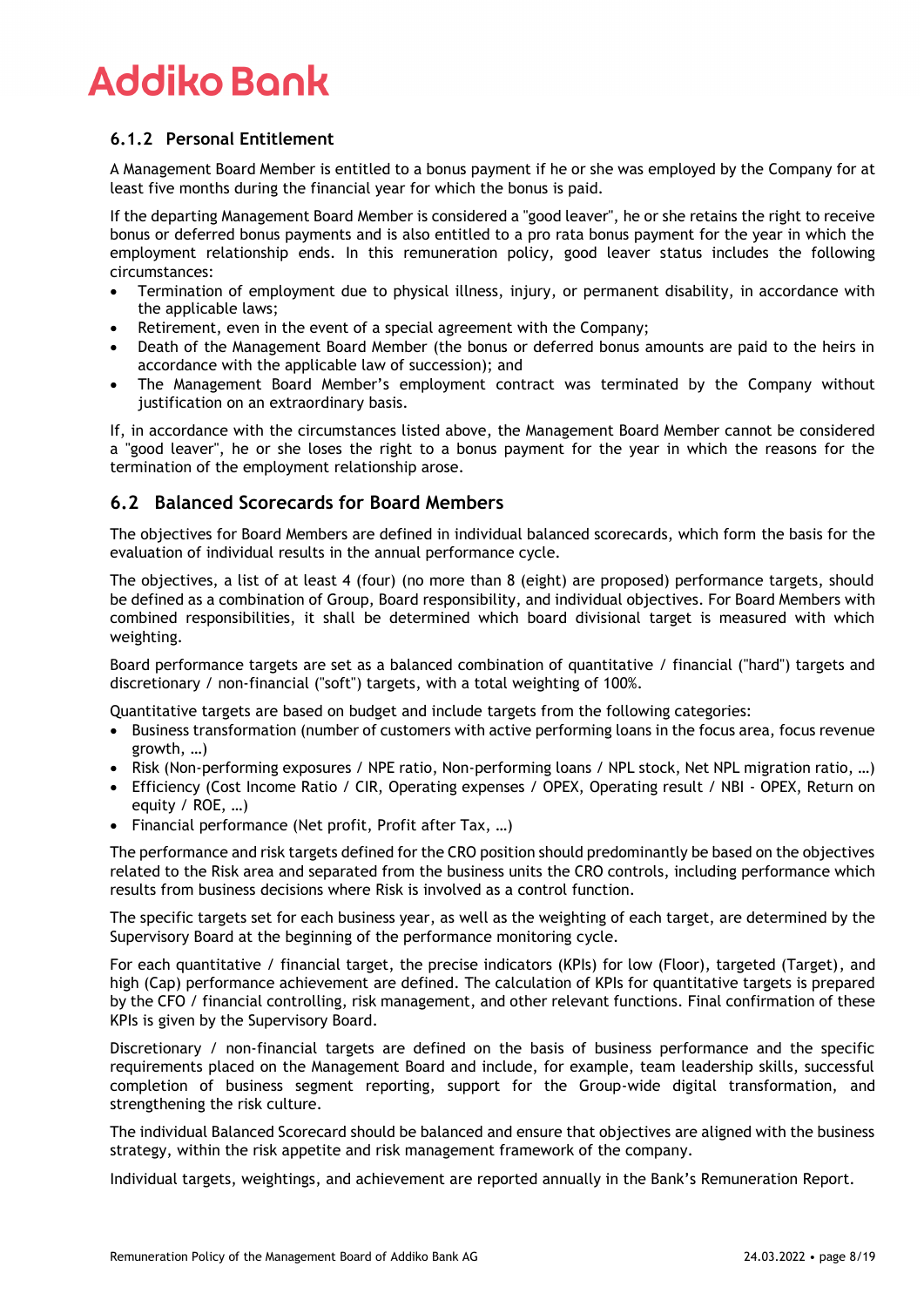### **6.3 Bonus Amounts**

#### **6.3.1 Target Bonus / Maximum Bonus Amount**

The target bonus amount and the maximum bonus amount are dependent on the function of the Management Board Member and on relevant market benchmarks in the respective working environment.

The target bonus amount for a Management Board Member who has not worked for the full financial year is calculated pro rata, taking into account the days on which the Management Board Member worked for the Company in the respective year (period for which he or she received a salary from the Company).

#### **6.3.2 Individual Success Factor**

For each quantitative target determined in accordance with Point 6.2, the following achievements are defined:

- 50% for the result at the level of Floor value,
- 100% for the result at the level of Target value, and
- 125% for the result at the level of Cap value.

The final individual performance assessment for Management Board Members is defined by calculating the Individual Success Factor, which represents the weighted achievement of objectives from the individual balanced scorecard.

The Individual Success Factor is calculated on the basis of the achievement of the performance targets from the individual *balanced scorecard.*

The achievement of quantitative targets is calculated as follows:

- A result equal to or above the Cap KPI is considered to be 125% of the target weighting;
- A result which is lower than the Floor KPI is considered as 0% of the target weighting;
- A result between the Floor and the Target KPI is calculated linearly between 50% and 100% of the target weighting;
- A result between the Target KPI and the Cap KPI is calculated linearly between 100% and 125% of the target weighting.

The achievement of qualitative targets is calculated as follows:

- An assessment of the target achievement cannot be higher than 100%, so the maximum achievement is 100% of the target weighting;
- An assessment of the target achievement below 50% is considered as 0% of the target weighting;
- An assessment of the target achievement between 50% and 100% is calculated linearly between 50% and 100% of the target weighting.

**Floor Target Cap Floor Target Cap** 1 TARGET 1 (quantitative) 20% 1.00 **2.00** 3.00 *50% 100% 125%* **1.50** 15.0% 2 TARGET 2 (quantitative) 20% 5.00% **3.00%** 2.00% *50% 100% 125%* **1.80%** 25.0% 3 TARGET 3 (quantitative) 10% 60.00 **50.00** 40.00 *50% 100% 125%* **61.00** 0.0% 4 TARGET 4 (quantitative) 30% 10.00 **15.00** 18.00 *50% 100% 125%* **15.00** 30.0% 5 TARGET 5 (qualitative)  $\begin{array}{|l|} \hline \end{array}$  20%  $\begin{array}{|l|}$  defined by the Supervisory Board  $\begin{array}{|l|} \hline \end{array}$  50%  $\begin{array}{|l|} \hline \end{array}$  100%  $\begin{array}{|l|} \hline \end{array}$  90%  $\begin{array}{|l|} \hline \end{array}$  18.0% **Total 100% 88.0% Target descriptions weighting KPI values** (amounts in EURm) **achievement at a Actuals Weighted achievement**

Individual Success Factor calculation example:

If the overall Individual Success Factor is below 50%, the Management Board Member is not entitled to any bonus payments for the financial year.

In assessing individual performance, strict consideration is also given to breaches of conduct or compliance / values regulations, findings and assessments by supervisory authorities or internal audit, compliance, risk management, and human resources management.

It should be ensured that bonus results do not only reflect individual performance, but also business results and affordability (including from a capital perspective).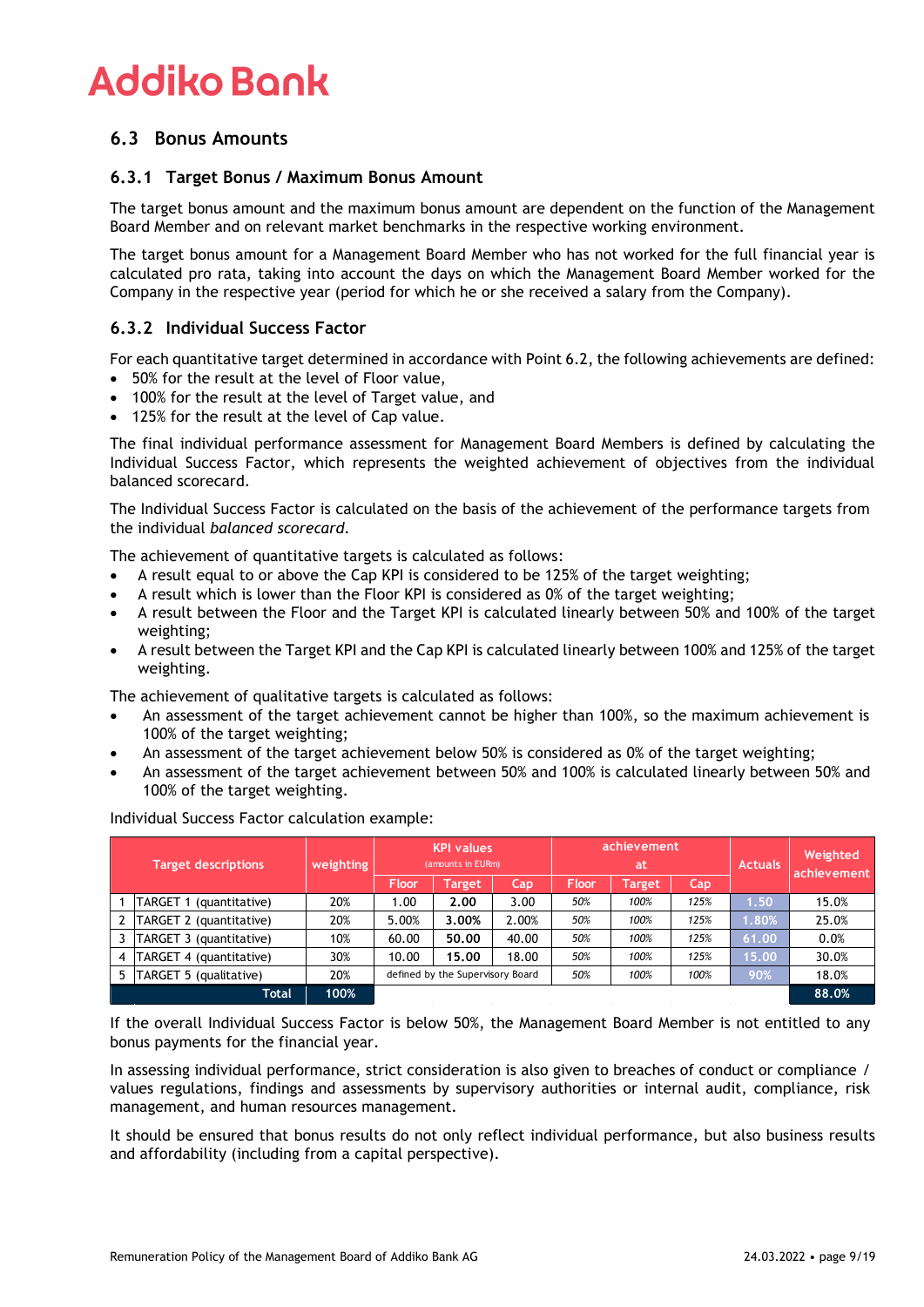### **6.3.3 Bonus Calculation**

The final bonus amount for the Group's Management Board Members is calculated as follows:



### **6.4 Payout Requirements**

#### **6.4.1 Basic Requirements / Knock-out Criteria**

Variable remuneration components may only be paid if Addiko Group's financial position is sustainable, and the bonus is justified. The right to receive new variable remuneration as well as the payout of deferred payments from previous years only exists if the basic conditions are met.

Bonus payments can only be granted if the capital requirements are met. The capital requirements are defined by Addiko Group's SREP requirements. For the purpose of this remuneration policy, the SREP requirements and the capital position refer to the status at the end of the relevant performance year.

If the capital requirements are not met at the end of the relevant performance year, the basic requirement is not met, which is a knock-out criterion. This means that the bonus for the respective year is not capitalised, and no bonus is paid in the respective year (neither a new bonus nor deferred payments that would be due in the respective year).

#### **6.4.2 Additional Knock-out Criteria**

In addition to the knock-out criteria defined in Point 6.4.1, additional knock-out criteria are defined for the activation of the bonus payout for each respective business year.

These additional knock-out criteria are defined by the Supervisory Board for each business year and could include measures from the following categories:

- Risk (Non-performing exposures, Risk-adjusted return on capital / RAROC, …)
- Financial performance (Net profit, …)

The calculation of KPIs for additional knock-out criteria defined is conducted by the CFO / financial controlling, risk management, and other relevant functions. The final confirmation of these KPIs is given by the Supervisory Board.

The bonus is calculated and paid once a year.

#### **6.5 Risk Assessment and Payout Model**

Provided that the Risk Assessment, as described in Article 9 of this Policy, has been completed successfully, the payment is made in accordance with Article 11 of this Policy.

#### **6.6 Malus and Clawback**

The Company can make ex-post risk adjustments by reducing payments to Board Members (malus) or by requiring the Board Member to repay (clawback) if the payment was not justified under the predefined rules.

Employment contracts for newly appointed and existing members of the Company's Management Board must contain a malus and clawback clause.

Malus and clawback can be applied to all forms of variable remuneration. Malus and clawback can be applied independently, and the Company's Supervisory Board has the discretion and the right to decide whether a malus or clawback situation exists, and which measure is appropriate. The period during which the malus can be applied corresponds to the specified period of deferral. Clawback may be applied to part, or all, of the variable compensation paid during (i) a period of one (1) year after the end of the fiscal year for which the Management Board Member has been remunerated with non-deferred compensation, and (ii) a period of six (6) years after the end of the fiscal year for which the Management Board Member has been remunerated with ET A Proper Content of the Competer of the Competer of the Competer of the Bondel Management SM Management SM Management SM Management SM Management SM Management SM Management SM Management SM Management SM Management SM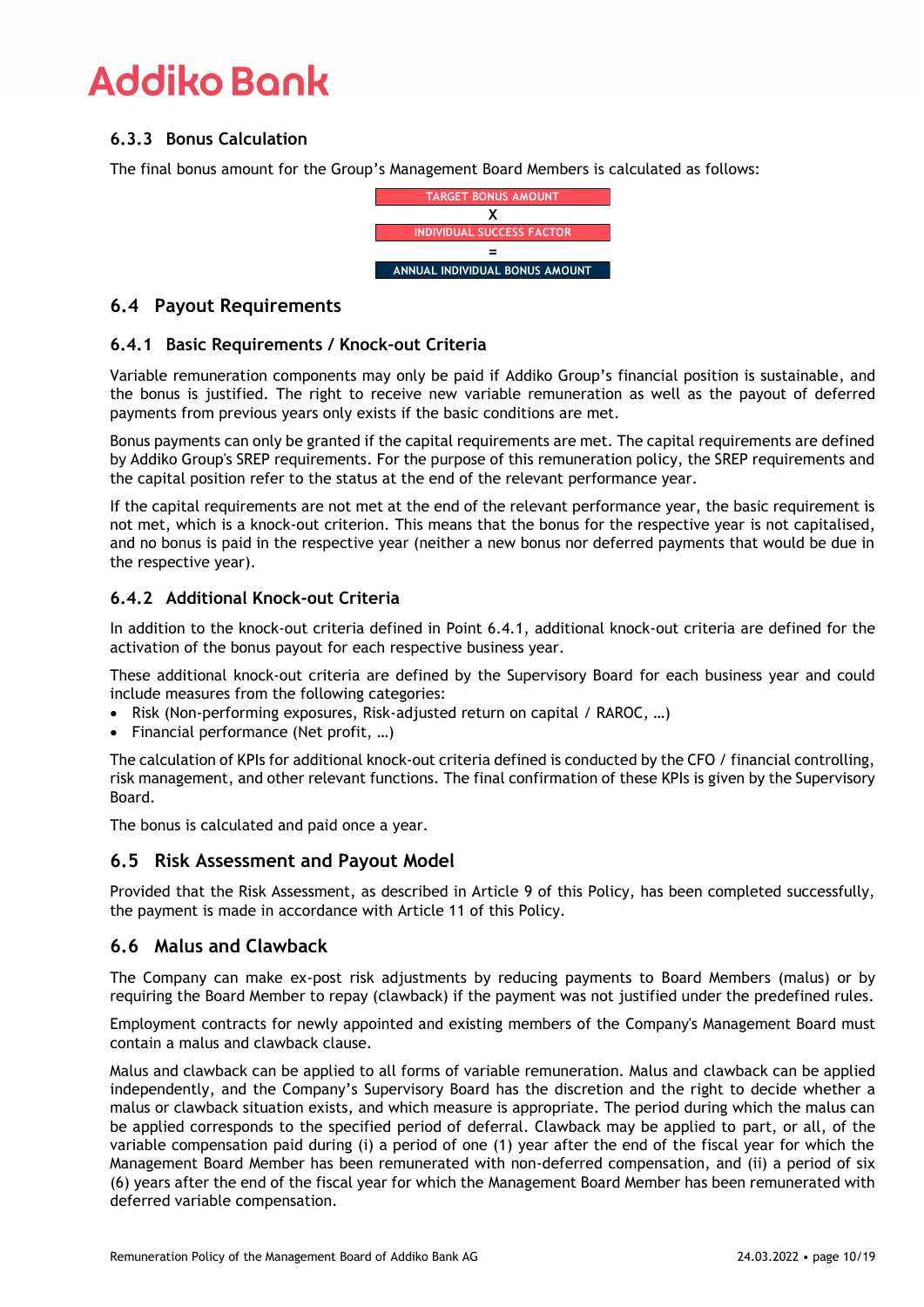The performance-related adjustment in the form of a malus, affecting both the variable payments of the performance year and the deferrals, may be applied in the following cases:

- If the Company suffers a significant decline in its financial performance unless a significant decline has been planned and budgeted and no knock-out criterion has been met. The quantitative definition of the thresholds for a significant downturn will be part of the annual definition of indicators (KPIs) to be approved by the Company's Management Board;
- Significant changes to the economic or regulatory capital base of the Company;
- Evidence of misconduct or serious mistakes by the Management Board Member;
- A significant risk management failure; or
- Regulatory sanctions if the conduct of the Board Member contributed to the sanctions.

Clawback of variable remuneration can be applied in the following cases:

- Fraud or contribution to fraud by the Management Board Member;
- Where a Management Board Member has been dismissed following disciplinary proceedings for conduct that had a negative effect on the financial results or caused a loss;
- The Management Board Member has contributed to weak or negative financial results; or
- Any other intentional or grossly negligent conduct by a Management Board Member that has led to a significant loss.

### **6.7 Other Provisions**

#### **6.7.1 Ratio of Annual Bonus Provisions to the Employment Relationship**

Notwithstanding any other provisions of the annual bonus regulations and unless otherwise provided by applicable law, the following applies:

- Nothing in the bonus provisions shall be construed or interpreted to mean that the Company or any affiliated company is obliged to continue the employment relationship and / or the obligation of the Management Board Member for the period during which the claims under the bonus provisions are vested or can be exercised, nor shall it in any way impair the right of the Company or any affiliated company to terminate the employment relationship of the Management Board Member at any time, with or without cause;
- Any payment that may be made in connection with the bonus provisions is performance-related and purely voluntary; if the Management Board Member is entitled to variable remuneration in any particular year, such payment will be considered a one-off, non-binding act which does not constitute a right for the Management Board Member to receive any further bonus or similar payment in the future; and
- If the Management Board Member is no longer in an employment relationship with the Company, he or she is not entitled to compensation for the loss of a right or benefit or a prospective right or benefit under the bonus provisions, whether as damages or otherwise.

#### **6.7.2 Taxes and Social Security**

All payments made under this remuneration policy are subject to all applicable statutory deductions, including but not limited to income tax, social security, and other similar charges.

#### **6.7.3 Personal Protection and Insurance; Short-term Incentives**

The Management Board Member should not use personal insurance or certain types of insurance to hedge against the risks of variable compensation agreements.

A variable part of remuneration consisting mainly of incentives which are paid immediately, without deferral or subsequent risk adjustment mechanisms (malus or recall), and / or based on a formula which links the variable remuneration to the business results of the current year and not to the risk-adjusted profit and longterm viability is not allowed.

#### **6.7.4 Governance Structures**

The milestones / timeframes of the review process are set by Addiko Group's Human Resources Department.

The Committee for Management Board Matters of the Company's Supervisory Board is responsible for the evaluation of qualitative targets for all Management Board Members.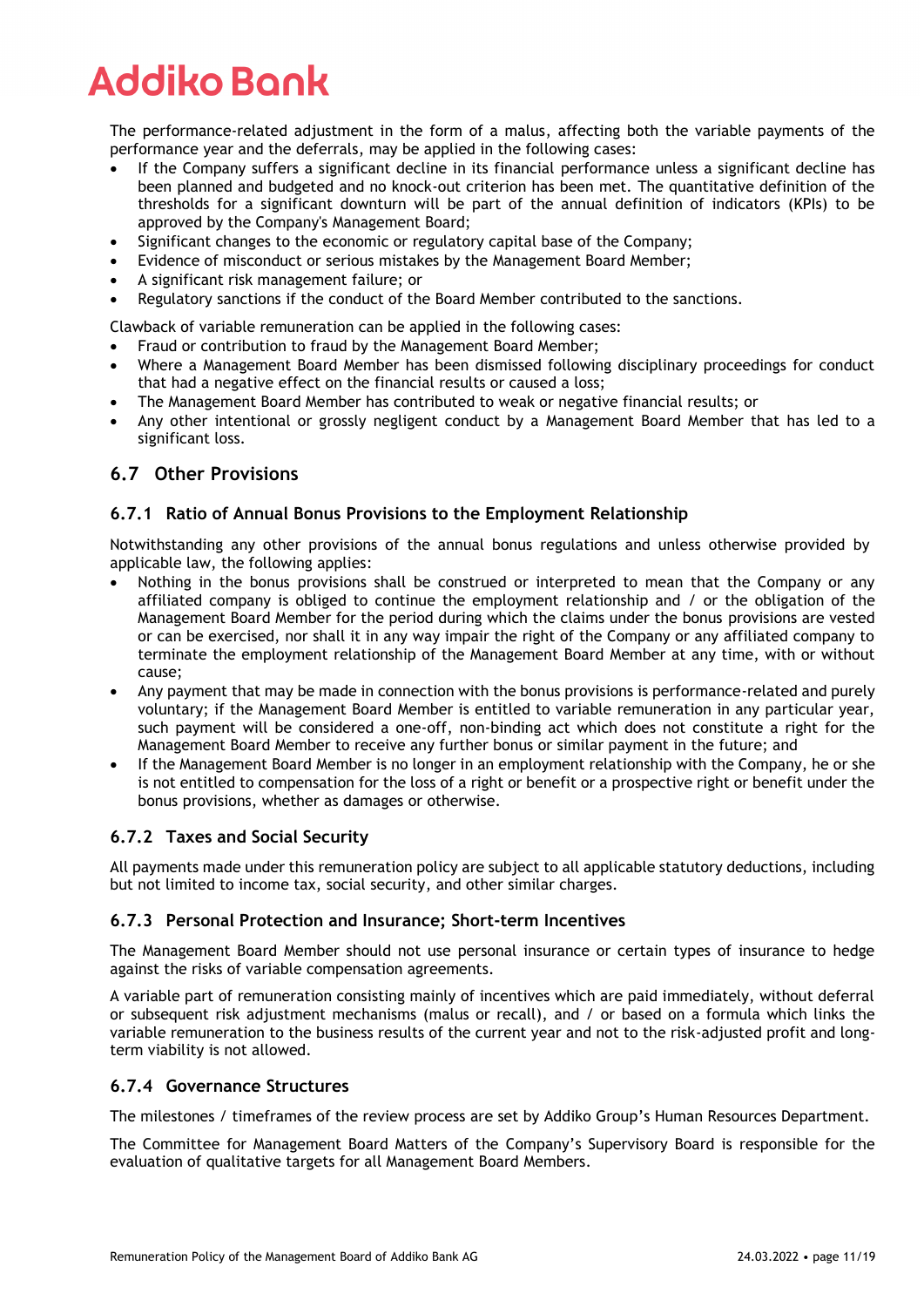An annual preliminary calculation of quantitative target achievement is prepared by Addiko Group's HR Department for the Committee for Management Board Matters' meeting. Prior to this, Addiko Group's HR Department receives the following information from Addiko Group's Finance Controlling Department:

- Annual bonus budget
- Achievement of quantitative objectives (achievement of Group, Company, and Management Board objectives)

Addiko Group's HR Department is responsible for the preparation of the preliminary annual bonus calculation for all Management Board Members. The reports must be submitted at least one week before the meeting of the Committee for Management Board Matters.

The Committee for Management Board Matters is responsible for confirming the final bonus amounts to ensure that Addiko Group's situation is adequately reflected. This final activation of defined bonus amounts depends on the risk assessment as described in Article 9 of this Policy.

## **7 Variable Remuneration – Performance Acceleration Framework Programme (PAIF)**

The PAIF is an incentive scheme for key employees with a critical role in delivering Group results, approved by the Supervisory Board of Addiko Bank AG, in addition to the annual bonus. The amount of the target PAIF reward for Management Board Members is defined by the Supervisory Board.

#### **7.1 Basic Requirements**

The structure of basic requirements and additional knock-out criteria for activation of the PAIF is the same as for the annual bonus scheme, described in Points 6.4.1 and 6.4.2 of this Policy. If any of the KPIs defined for PAIF are different from the ones set for the bonus scheme, they can only be stricter.

### **7.2 Additional Requirements / Scalers**

In addition to the basic requirements and additional knock-out criteria, additional requirements ("scalers") linked to shareholder participation and business transformation are defined for each business year.

The structure, weightings, Floor (low value), and Cap (high value) of scalers are set by the Supervisory Board for each scaler defined.

#### **7.2.1 Scalers Linked to Shareholder Participation**

The scaler linked to shareholder participation is measured by calculating the average volume-weighted total return (VWTR) of Addiko Bank AG's share on the Vienna Stock Exchange (ADKO) in the last two months of the respective year.

#### **7.2.2 Scalers Linked to Business Transformation**

The scaler linked to business transformation is determined by the Supervisory Board for each year in accordance with Addiko's business strategy (e.g., income growth rate vs. expenses growth rate / JAWS, number of customers with active performing loan in focus area, …).

### **7.3 Calculation of the Individual PAIF Amount**

The achievement of each scaler is calculated as follows:

- A result equal to or above the Cap KPI is considered to be 100% of the scaler weighting %;
- A result which is lower than the Floor KPI is considered as 0% of the scaler weighting %;
- A result between the Floor and Cap KPI is calculated linearly between 50% and 100% of the scaler weighting %;

The final PAIF amount for the Group's Management Board Members is calculated as follows:

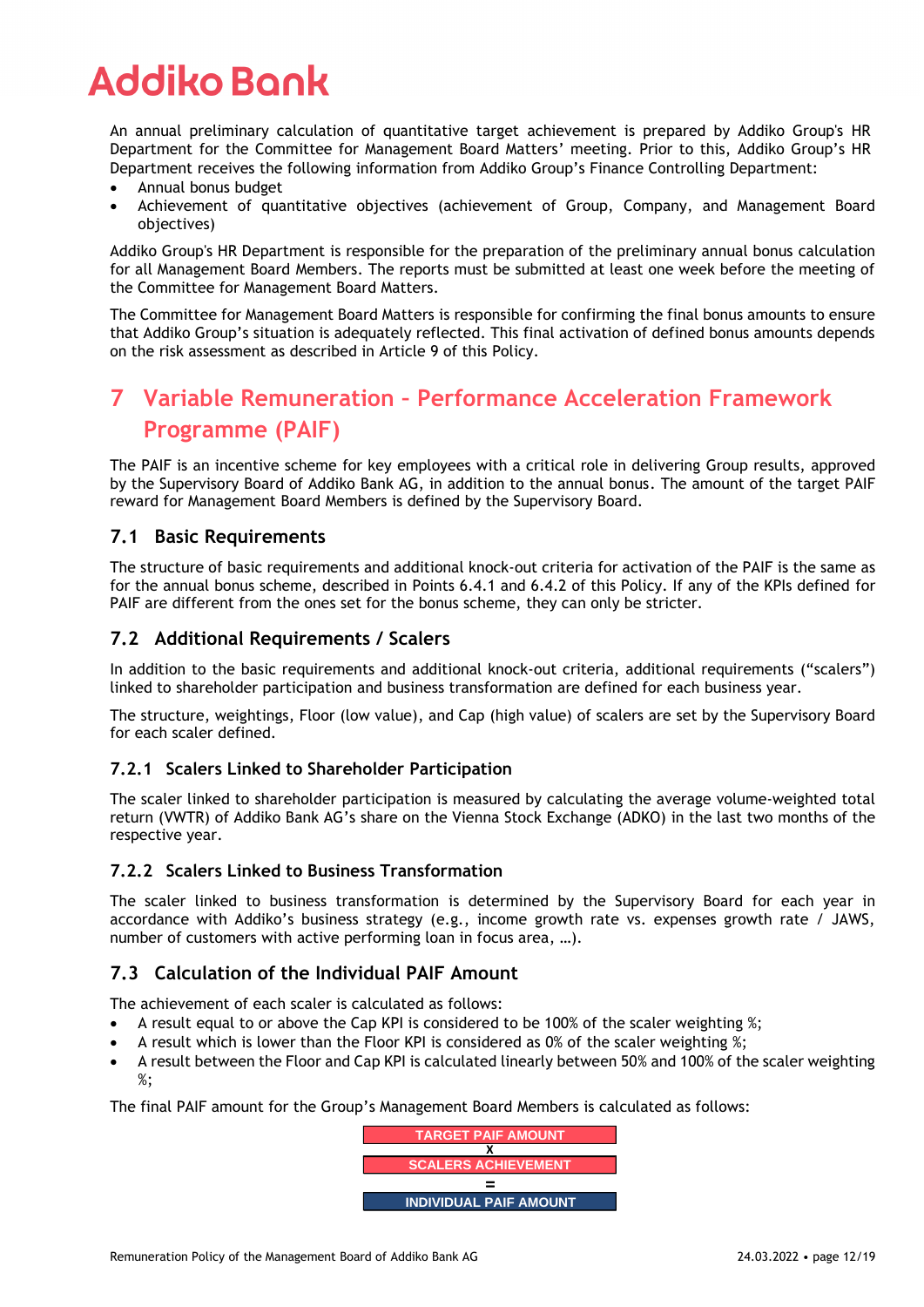### **7.4 Risk Assessment and Payout Model**

Provided that the Risk Assessment, as described in Article 9 of this Policy, has been completed successfully, payment is made in accordance with Article 11 of this Policy.

### **7.5 General / Personal Requirements**

Payment of the PAIF bonus is subject to the following general / personal requirements:

- 1. Any amounts payable are not possible if the individual performance of the PAIF participant does not reflect Full Performance (achieving 80% or higher in their individual annual performance targets).
- 2. The PAIF payments are discretionary, and the amounts are payable when the knock-out criteria for activation are fulfilled.
- 3. The PAIF is awarded in addition to (and not embedded in) the annual bonus, but the total amount is defined in such a way that, together with the target bonus amount, it does not exceed the amount of annual fixed compensation (except in case of an increase of the variable remuneration component by shareholders' resolution, see Article 10 of this Policy) or lower in the case of holders of control functions.
- 4. In the case of an employee being internally appointed or externally hired to take on a Board role during the current respective year, a pro-rata reward is defined.
- 5. The PAIF is an incentive scheme of Addiko Bank and the applicable principles of variable remuneration described in the Addiko Group Remuneration Policy apply, insofar as not described differently within Article 7 of this Policy. Point 6.7 also applies analogously to the PAIF.
- 6. This incentive scheme is gender neutral. All guidelines will be equally applied to both female and male participants without any element of discrimination.
- 7. Malus and clawback will be activated if needed and follow the rules stipulated under Article 6.6.
- 8. Management Board Members participating in the PAIF are (a) not allowed to hedge their risk from variable remuneration and will be asked to commit to not hedging their risk from variable remuneration; (b) cannot trade any shares in the relevant period to affect the price of shares.
- 9. If the regulator should impose additional guidelines or restrictions related to the payout of variable remuneration for the respective year impacting the PAIF reward scheme, the Bank will act accordingly and inform participants in writing of the decisions and changes. In such circumstances, the Bank will incur no commitments related to the PAIF incentive scheme for the respective year.
- 10. For Management Board Members whose reward is paid partially in shares, (i.e., not in cash), these payments shall be in line with the Capital Market Compliance rules contained in the Compliance Policy and respective other applicable regulations.
- 11. As per the Addiko Group Remuneration Policy, ex-ante risk assessment is performed based on the previous year's performance, prior to payout of the reward, and may influence the payout, while ex-post risk assessment is performed in the year after the payout reward and may result in the clawback of the already paid amount or malus applied to the unpaid or deferred payouts.

## **8 Variable Remuneration – Long Term Incentive (LTI)**

The Long Term Incentive scheme (LTI) is a multi-year incentive scheme which relates to the Fixed Term of Management Board Member's Agreement (LTI period) and which should honour the successful transformation and implementation of Addiko Group's strategy. Participation in this scheme is subject to the full discretion of the Supervisory Board.

Each period of 12 months of the Fixed Term of a Management Board Member's Agreement (LTI period) is considered as one LTI year.

#### **8.1 Basic Requirements**

The structure of basic requirements and additional knock-out criteria for activation of the LTI is the same as for the annual bonus scheme, as described in Points 6.4.1 and 6.4.2 of this Policy. If any of the KPIs defined for LTI are different to the ones set for the bonus scheme, they can only be stricter.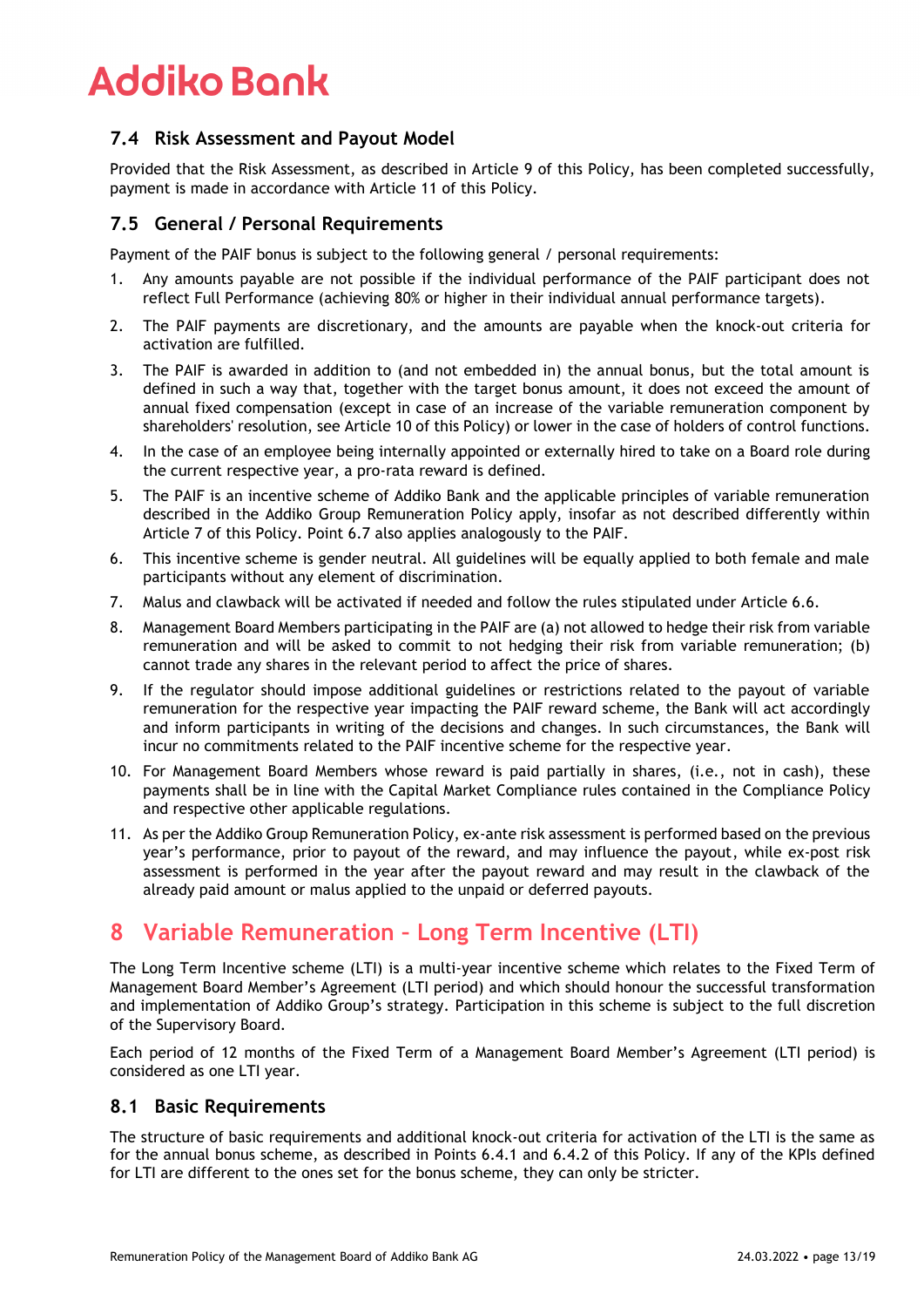The assessment of the basic requirements for relevant years shall be based on the financial data and business years of Addiko Group.

### **8.2 Additional Requirements / Scalers**

In addition to the basic requirements and additional knock-out criteria, additional requirements ("scalers") linked to shareholder participation should be defined for each 12 months of the Fixed Term of the Management Board Member's Agreement.

The structure, Floor (low value), and Cap (high value) of scalers should be defined in the Management Board Member's Agreement.

The achievement of scalers is calculated as follows:

- A result equal to or above the Cap KPI is considered to be 100% of the scaler weighting %;
- A result which is lower than the Floor KPI is considered as 0% of the scaler weighting %;
- A result between the Floor and Cap KPI is calculated linearly between 50% and 100% of the scaler weighting %;

The relevant month for the scalers shall be the last month of the LTI year.

#### **8.3 Calculation of the Individual LTI Amount**

The final LTI amount is calculated as follows:



For the years in which LTI is not activated for a whole calendar year, the pro-rated contracted annual LTI amount will be used for the calculation of the individual LTI amount.

The achievement of annual targets shall only result in a payout of 40% of the contracted annual LTI amount. The remaining 60% portion of the calculated amount for each LTI year shall only be paid if and when all targets are fulfilled for the whole LTI period.

#### **8.4 Risk Assessment and Payout Model**

Provided that the Risk Assessment, as described in Article 9 of this Policy, has been completed successfully, payment is made in accordance with Article 11 of this Policy.

## **9 Variable Remuneration – Risk Assessment**

If the basic and additional requirements for any type of variable remuneration determined according to Article 6 (Annual Bonus), Article 7 (PAIF), and Article 8 (LTI) are fulfilled, ex-ante risk assessments and ex-post risk assessments<sup>1</sup> are conducted before any payout. The following indicators<sup>2</sup> are relevant for these risk assessments:

- Inflow into Non-Performing Exposures (NPE Inflow)
- Non–Performing Exposure Ratio (NPE ratio)
- Coverage of Non-Performing exposure with provisions (NPE Coverage Ratio)

<sup>1</sup> Prior to payout of any variable remuneration (Bonus, PAIF, LTI) Addiko Banks follow the guidelines set out in the Addiko Group Remuneration Policy and conduct ex-ante (for newly issued rewards) and ex-post (for deferred instalments) risk assessments.

<sup>&</sup>lt;sup>2</sup> These three Indicators are recognised and tracked in the recovery plan and within the Group's Risk Appetite Framework. These Indicators show the impact of management and sales activities in previous periods on the amount of risk that the bank has assumed within its portfolio and are constantly compared to predefined thresholds enabling constant tracking if the risk is above the limits that the Bank is prepared to assume. The thresholds observed are also communicated to the Regulator and their calibration is also commented upon by the Regulator, as well as under the focus of shareholders and CONTRACTED AND INTOUR CONTRACTED AND SCALER ACHIEVEMENT<br>
SCALER ACHIEVEMENT<br>
INDIVIOUAL LTI AMOUNT<br>
TO WORD CONTRACTED AND INTOURCE THE MOUNT<br>
THE PERIDIMPHONE ON THE CONTRACTED AND INTO THE AMOUNT<br>
THE PERIDIMPHONE ON SUC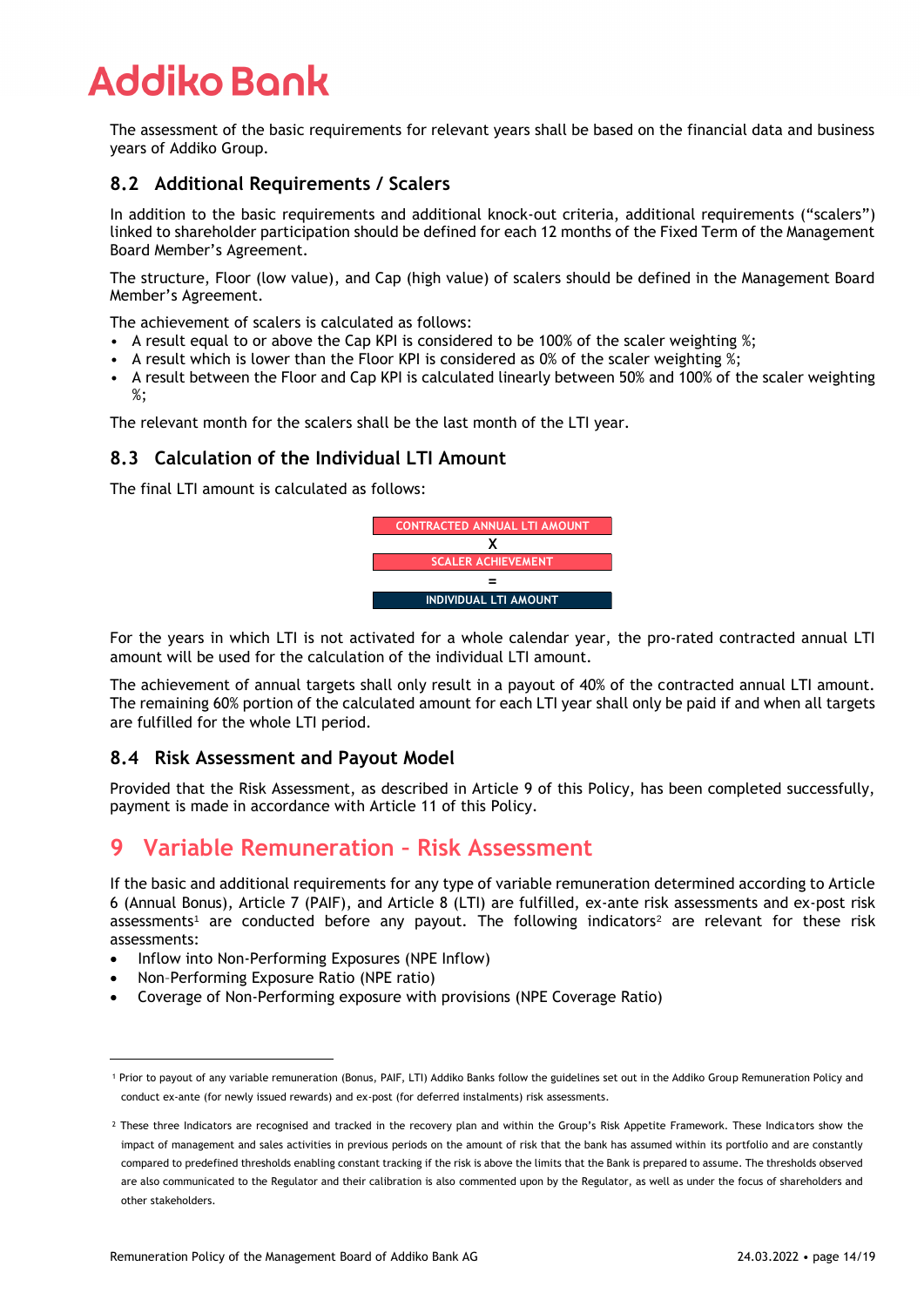The material level of risk assessment shows the need for a risk adjustment if the above-mentioned indicators are amber or red:

- If an amber level recovery plan threshold is breached for more than 6 months.
- If a red level threshold is breached for more than 3 months.

If the material level of risk assessment shows the need for risk adjustment, the variable remuneration is not activated for payout. The risk assessments are confirmed by the Group Credit & Risk Committee, while a decision not to activate the payout of variable remuneration is confirmed by the Group Supervisory Board.

## **10 Upper limit of Variable Remuneration**

The individual amount of variable remuneration, including the annual bonus, PAIF, and LTI, should be considered in accordance with Point 5.3.

## **11 Variable Remuneration Payout Model**

If the basic conditions are fulfilled, the total variable remuneration determined according to Point 6.3.3 (annual bonus) and Article 7 (PAIF) or Article 8 (LTI) is considered as the base for the calculation of variable remuneration instalments.

A value limit for the deferral of variable remuneration was set on the basis of the currently applicable regulations. The variable remuneration amount is only deferred if:

- the variable remuneration amount is equal to or higher than EUR 50,000; or
- the variable remuneration amount exceeds 1/3 (one third) of the Management Board Member's annual fixed remuneration.

If the applicable rules are stricter for any of the above thresholds, a combination of the stricter thresholds will be applied.

The variable remuneration of Management Board Members consists of a payment of 50% in cash and a payment of 50% in company shares as follows:

- **(i)** In the first half of the following financial year, a Management Board Member is entitled to a variable remuneration instalment amounting to 60% of the total variable remuneration calculated in accordance with Points 6.3.3 (annual bonus) and 7.3 (PAIF) or Article 8 (LTI), payable half in cash and half in company shares. The first cash instalment is paid as soon as possible after the end of the financial year for which the Management Board Member was rewarded (at the latest by the end of the first half of Y+1). At the same time, the Management Board Member shall receive the other half of the bonus instalment in company shares, for which a retention period of one year is prescribed.
- **(ii)** The remaining 40% of the total variable remuneration calculated in accordance with Points 6.3.3 (annual bonus) and 7.3 (PAIF) or Article 8 (LTI) is deferred and paid out and distributed proportionally over a period of 5 years (8% per year) in the following manner:
	- The second instalment corresponds to 8% of the calculated total variable remuneration and is paid in company shares as soon as possible after the end of the first financial year (at the latest by the end of the first half of Y+2). A retention period of 1 year is prescribed for the company shares.
	- The third, fourth, and fifth instalments represent 8% of the total variable remuneration and are payable half in cash (4%) and half in company shares (4%). The cash instalments are paid as soon as possible after the end of the second / third / fourth financial year (at the latest by the end of the first half of Y+3 / Y+4 / Y+5). According to the same scheme, the other half is to be paid out in company shares, with a retention period of one year for each instalment.
	- The sixth instalment is equivalent to 8% of the total variable remuneration and is paid in cash as soon as possible after the end of the fifth financial year (at the latest by the end of the first half of Y+6).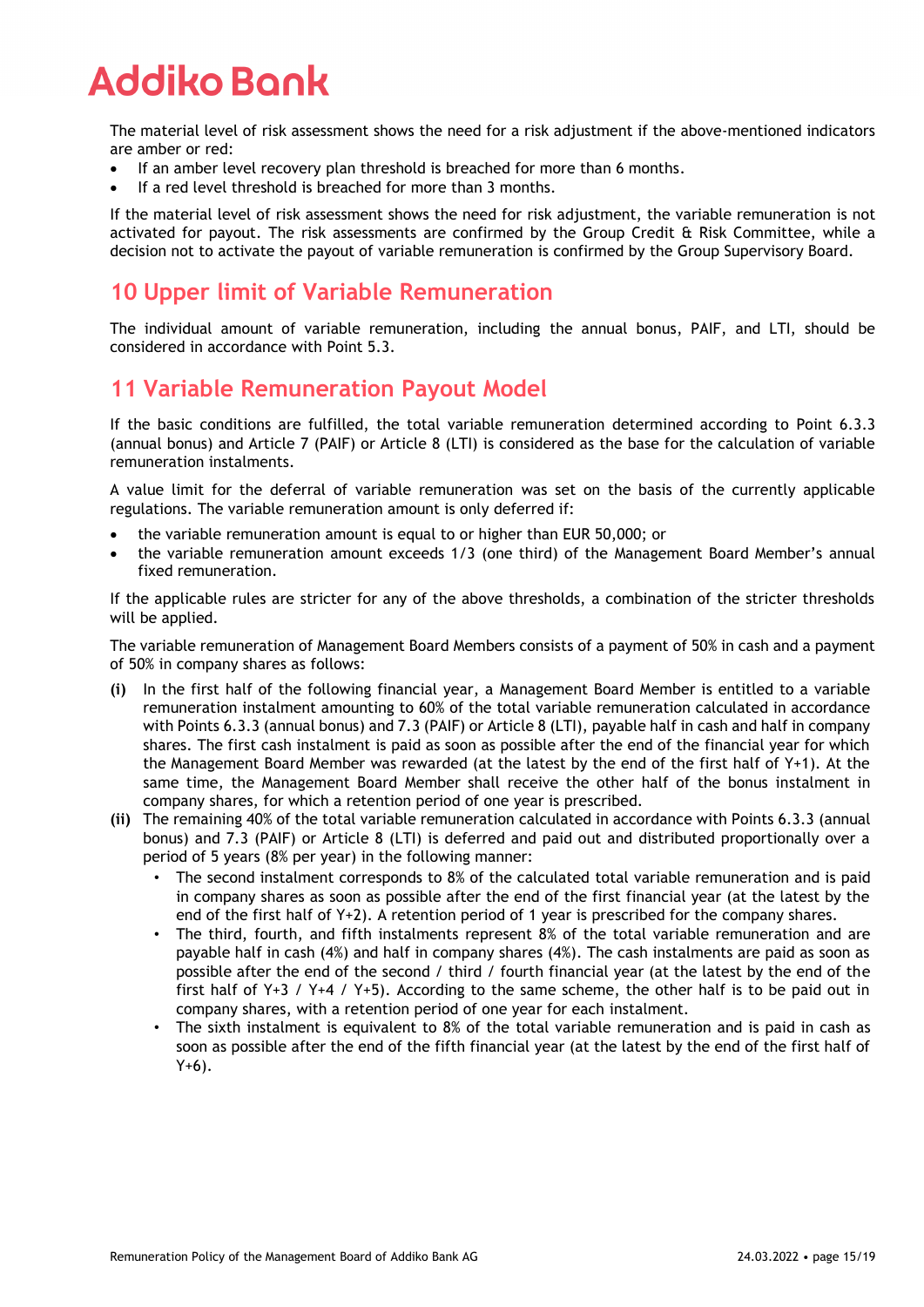

If, exceptionally, the total variable remuneration amount determined in accordance with Points 6.3.3. (annual bonus) and 7.3 (PAIF) or Article 8 (LTI) exceeds EUR 150,000, 60% of the total variable remuneration amount is reserved and paid out pro rata over a period of 5 years as follows:

- **(i)** In the first half of the following financial year, the Management Board Member is entitled to a variable remuneration instalment amounting to 40% of the total variable remuneration, half of which is payable in cash and half in company shares. The first cash instalment is paid as soon as possible after the end of the financial year for which the Management Board Member was rewarded (at the latest by the end of the first half of Y+1). At the same time, the Management Board Member shall receive the other half of the bonus instalment in company shares, for which a retention period of one year is prescribed.
- **(ii)** The remaining 60% of the total variable remuneration calculated in accordance with Points 6.3.3 (annual bonus) and 7.3 (PAIF) or Article 8 (LTI) is deferred and paid out and distributed proportionally over a period of 5 years (12% per year) in the following manner:
	- The second instalment corresponds to 12% of the calculated total variable remuneration and is paid in company shares as soon as possible after the end of the first financial year (at the latest by the end of the first half of Y+2). A retention period of 1 year is prescribed for the company shares.
	- The third, fourth, and fifth instalments represent 12% of the total variable remuneration and are payable half in cash (6%) and half in company shares (6%). The cash instalments are paid as soon as possible after the end of the second / third / fourth financial year (at the latest by the end of the first half of Y+3 / Y+4 / Y+5). According to the same scheme, the other half is to be paid out in company shares, with a retention period of one year for each instalment.
	- The sixth instalment is equivalent to 12% of the total variable remuneration and is paid in cash as soon as possible after the end of the fifth financial year (at the latest by the end of the first half of Y+6).



The amount that has to be exchanged into shares is fifty percent (50%) of the total variable remuneration, as defined in Points 6.3.3 (annual bonus) and 7.3 (PAIF) or Article 8 (LTI). The share price to be used to determine the number of shares corresponds to Addiko Bank AG's average volume weighted share price (symbol: ADKO)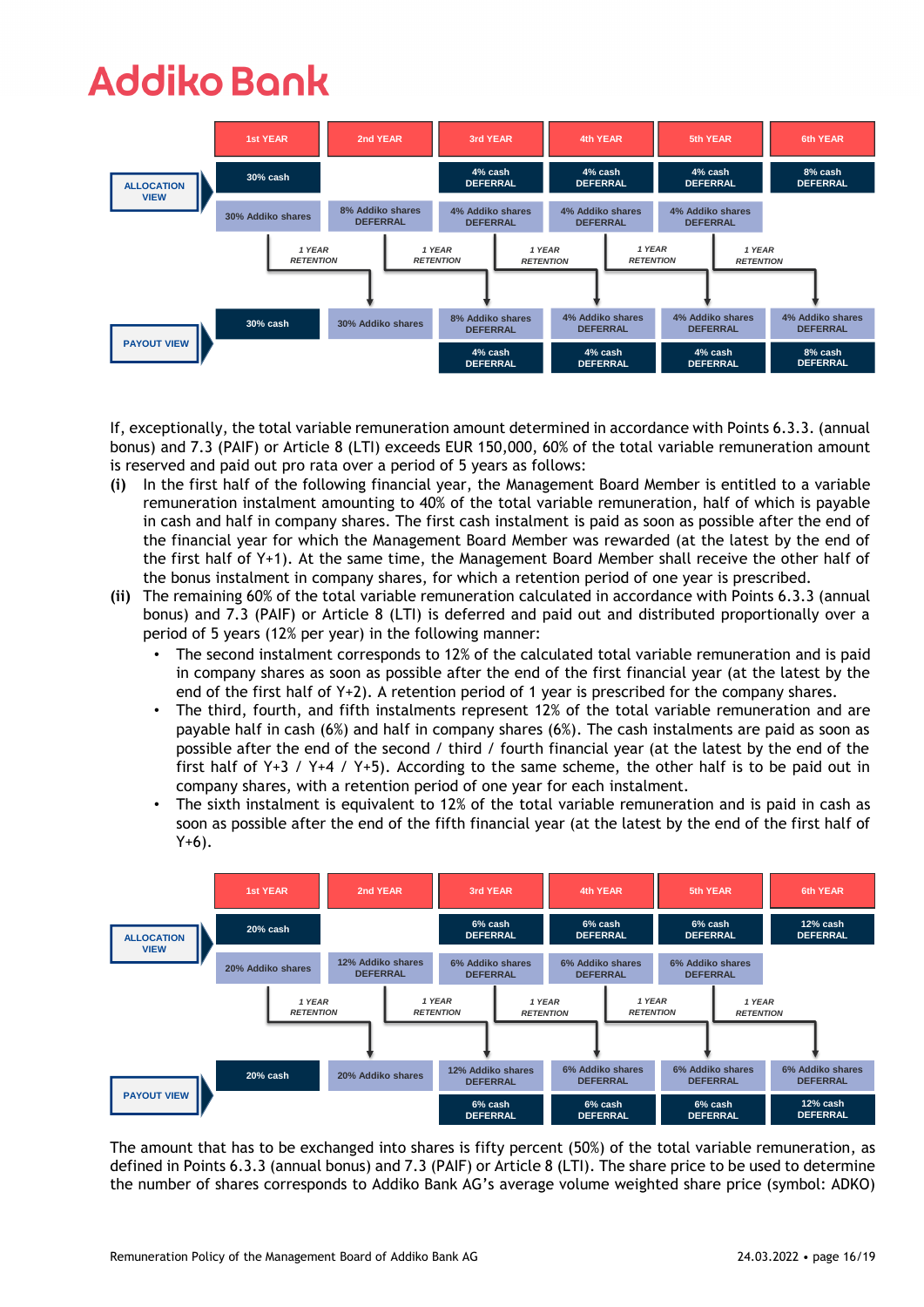on the Vienna Stock Exchange in the three (3) months prior to the calendar month in which the Supervisory Board approved the remuneration for a specific year.

## **12 Severance Pay**

A severance pay / exit package is granted in the event of premature termination of employment in the following cases:

- The Company terminates the employment contracts of the Management Board Members due to a failure of the Company (official intervention, liquidation measures, insolvency, lack of a solid capital base, etc.);
- The Company wishes to terminate the employment contract after a significant reduction in the activities of the Company or in business areas which are taken over by other institutions, without the possibility for the Management Board Members to remain in the acquiring institutions; or
- In the event of the settlement of a labour dispute.

It is necessary to distinguish between the failures identified and define whether they constitute failures by the Company or failures by the Management Board Member (lack of appropriate standards of suitability and adequacy, acting contrary to internal rules, values or procedures based on intent or gross negligence, etc.).

The criteria for determining severance payment amounts relate to the length of the employment relationship with the Company, a possible severance payment for loss of function, and a competition clause from the employment contract. When determining severance payment amounts, long-term performance should be taken into account.

Regular remuneration payments that relate to the duration of a notice period should not be considered as severance payments.

A severance payment should not be granted if there is an obvious failure which would allow the immediate termination of the employment contract or the dismissal of the Management Board Member, or if a Management Board Member resigns to take up a position with another legal entity.

Severance pay should generally be considered as variable remuneration, but in the following cases, severance pay may be paid in financial instruments without the application of a deferral and without payment:

- in an amount not exceeding the amount determined by the national labour law,
- severance pay that is paid on the basis of a final court decision,
- severance payments corresponding to the additional amount due in the application of a non-competition clause in the contract and paid out in future periods, but only in the amount up to the fixed remuneration which would be paid for that period through salaries for the non-competition period, if staff were still employed,
- an amount paid as compensation for damages in the event of a court termination of the contract, as prescribed by the national labour law regulating employment relationships.

## **13 Other Benefits**

#### **13.1 Definition**

A number of non-monetary benefits and benefits in kind may be made available to the Management Board Member:

- to comply with market practice (e.g., company car);
- provided that they offer the Management Board Member a certain degree of security (e.g., accident or D&O insurance); or
- in order to retain the Board Member.

Benefits that are part of a general, non-discretionary, company-wide policy and do not have an incentive effect in terms of risk-taking are considered to be fixed remuneration.

#### **13.2 Statutory Benefits**

Those benefits which must be paid on the basis of labour law regulations are compulsory. Statutory benefits are regarded as fixed remuneration.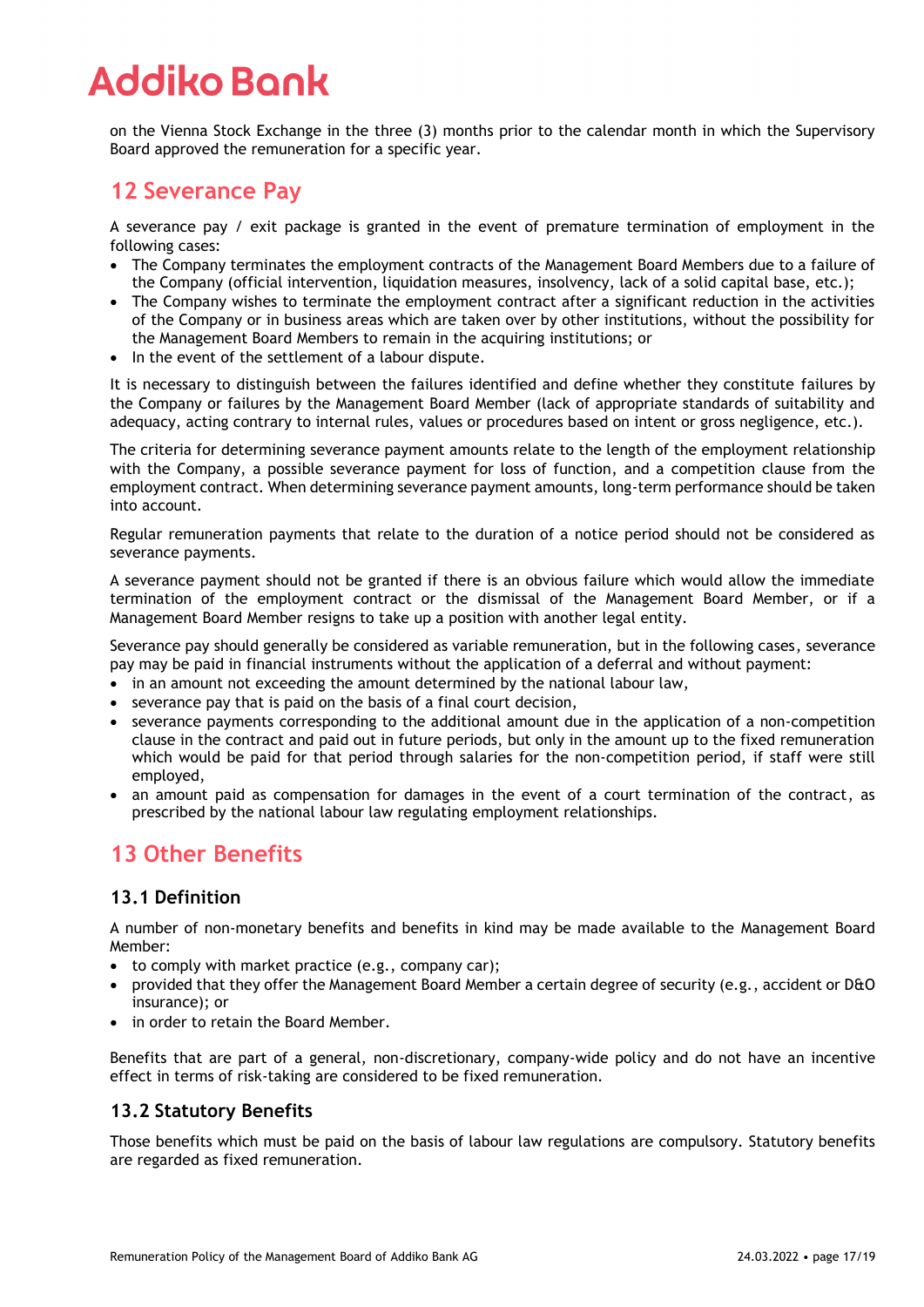## **14 Promotion of the Business Strategy and Long-Term Development of the Company**

The remuneration structure of the Company's Management Board as described in this remuneration policy promotes the objectives set out in Article 2 of this Policy, by linking individual variable remuneration to the long-term and sustainable development of the Company:

- 1. Late payments and payment in company shares;
- 2. Compliance with the applicable legal and regulatory requirements; and
- 3. Ensuring that the individual success factors of the Management Board Members are in line with Addiko Group's business strategy by means of the balanced scorecard model.

The variable compensation model, consisting of payments in 50% cash and 50% company shares over 6 years, allows for consideration of long-term shareholder interests, and counteracts risky behaviour that improves short-term performance at the expense of long-term sustainable business success.

## **15 Consideration of the Remuneration and Employment Conditions of the Company's Employees**

The remuneration and employment conditions of the Company's employees have not been explicitly taken into account in determining this remuneration policy. Relevant factors may be defined as targets for Management Board Members in the individual balanced scorecards.

## **16 Contract Period, Notice Periods, and Other Contractual Provisions**

The term of Management Board Members' employment contracts shall not exceed 4 (four) years. The term of employment contracts is linked to the appointment of the Management Board in any case.

If a Management Board Member is dismissed due to culpable acts which, in analogous application of § 27 of the Salaried Employees Act (Angestelltengesetz), are deemed grounds for dismissal or dismissal in accordance with § 75 (4) of the Austrian Stock Corporation Act (AktG), the employment contract may be extraordinarily terminated by the Company with immediate effect. Extraordinary termination for other important reasons, including loss of fit & proper status, remains unaffected.

Management Board Members' employment contracts do not contain any notice periods. If the Company terminates the employment contracts in an orderly manner, the Management Board Members are entitled to termination compensation in certain cases. This applies in the event of:

- a) premature termination by the Bank without serious cause or for a serious reason without fault of the Management Board Member, and
- b) justified premature termination by the Management Board Member for an important reason attributable to the Bank.

The Management Board Member is entitled to one-time compensation for loss of income for the remaining period until the end of the term of appointment in the amount of up to 75% of a gross annual base salary plus 75% of the target bonus. This entitlement must be in line with the Bank's remuneration policy and the applicable supervisory law.

The Management Board Members' employment contracts generally contain standard market competition and non-solicitation clauses.

## **17 Procedural Provisions**

This remuneration policy has been established by the Supervisory Board. It is reviewed by the Supervisory Board at least once a year.

This remuneration policy must be submitted to the company's Annual General Meeting for resolution at least every fourth financial year and upon every significant change in accordance with § 78b (1) AktG. In advance, the Company's Supervisory Board must adopt the remuneration policy, if necessary amended, and submit a proposal for resolution to the General Meeting.

The General Meeting's decision on this remuneration policy is of a recommendatory nature and is not open to challenge.